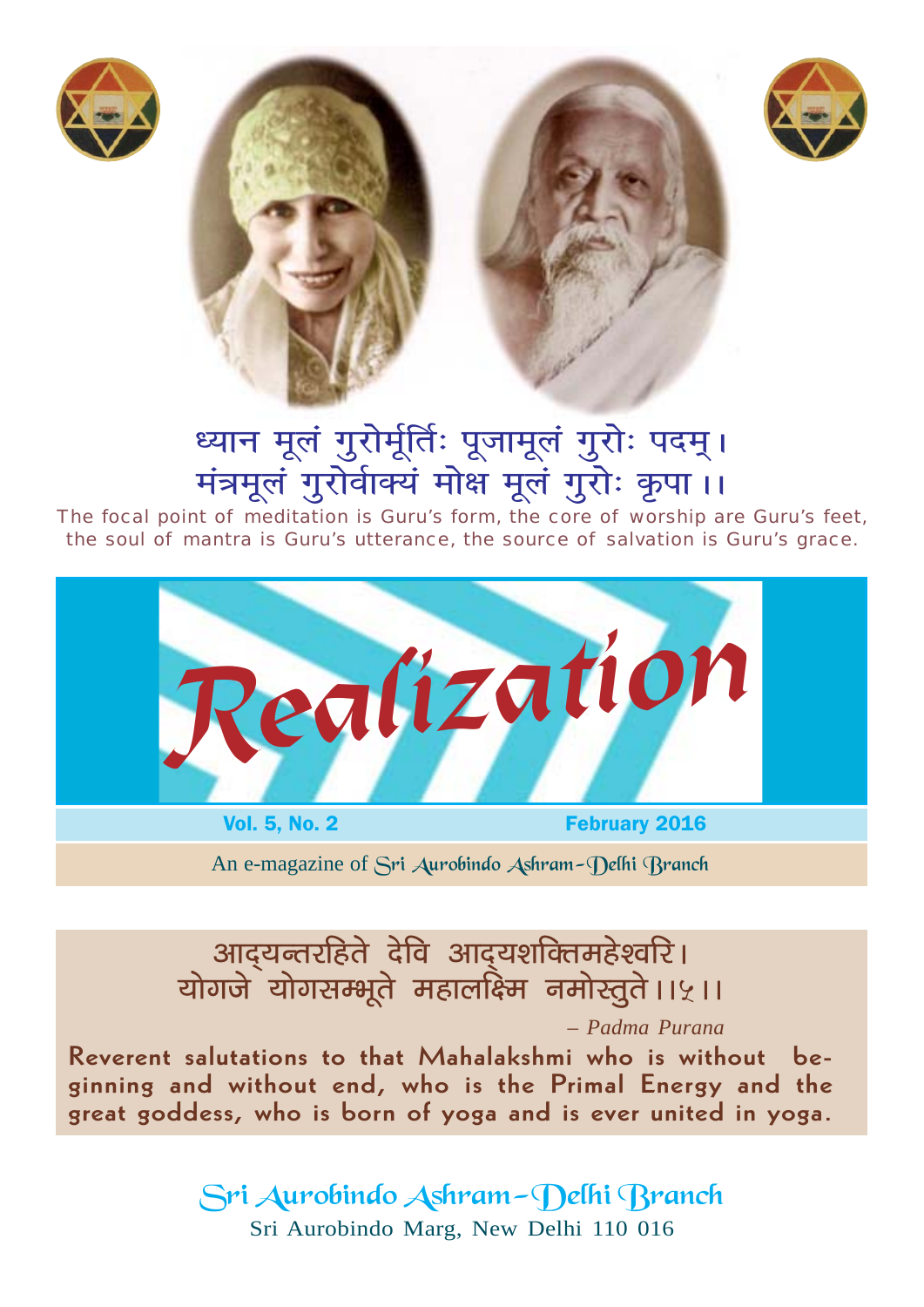## Ongoing & Forthcoming Events February 2016

|                                             |                                                                                   | Meditation & Satsang venue: Meditation Hall                              |                     |                             |                              |
|---------------------------------------------|-----------------------------------------------------------------------------------|--------------------------------------------------------------------------|---------------------|-----------------------------|------------------------------|
|                                             | <b>Monday - Saturday</b>                                                          |                                                                          | $7 - 7:30$ pm       |                             | <b>Collective Meditation</b> |
|                                             |                                                                                   | Sunday Meditation & Discourses 10:00 - 11:30 am                          |                     |                             |                              |
| <b>Feb 07</b>                               |                                                                                   | <b>Sadhana ke Pahle Kadam (Preliminary Steps on the Spiritual Quest)</b> |                     |                             | <b>Ms. Aparna Roy</b>        |
| <b>Feb 14</b>                               | <b>Looking Back and Forth</b>                                                     |                                                                          |                     |                             | <b>Dr. Sunil Chumber</b>     |
| <b>Feb 21</b>                               | The Role of the Mother in Sri Aurobindo's Yoga                                    |                                                                          |                     | <b>Shri Prashant Khanna</b> |                              |
| <b>Feb 28</b>                               | <b>Glimpses of the Golden Day in Savitri</b>                                      |                                                                          |                     | <b>Dr. Ramesh Bijlani</b>   |                              |
|                                             | Contact: 011-2656 7863; <contact@aurobindoonline.in></contact@aurobindoonline.in> |                                                                          |                     |                             |                              |
| Ongoing Classes venue: Vidya Block Room 099 |                                                                                   |                                                                          |                     |                             |                              |
| <b>Wednesday</b>                            |                                                                                   | 11:30 am-12:30 pm                                                        | <b>Bhagvad Gita</b> |                             | <b>Shri Prashant Khanna</b>  |
| <b>Saturday</b>                             |                                                                                   | $6:00 - 7:00$ pm                                                         | <b>Bhagvad Gita</b> |                             | <b>Shri Prashant Khanna</b>  |
| <b>Sunday (Except 21st)</b>                 |                                                                                   | 11:30 am-12:30 pm                                                        | <b>Savitri</b>      |                             | <b>Shri Prashant Khanna</b>  |
|                                             |                                                                                   | Contact: 011-2656 7863; 2651 7426                                        |                     |                             |                              |

## The Mother's Integral Health Centre Activities

(Phone 011-2685 8563  $\cdot$  /tmihc2000@yahoo.co.in>

| $\mu$ mone on zood obody summezoode junior.com/ |                     |                            |                                          |                      |  |
|-------------------------------------------------|---------------------|----------------------------|------------------------------------------|----------------------|--|
| <b>General O.P.D.</b>                           | <b>Daily</b>        | $8:30 - 9:30$ am           |                                          | $2:30-3:30$ pm       |  |
|                                                 |                     |                            | Speciality Clinics - By Appointment Only |                      |  |
| Tue/Thu/Sat                                     | <b>Accupressure</b> |                            | Tue/Thu/Sat                              | <b>Ayurveda</b>      |  |
| Mon/Tue/Wed/Thu/Fri                             |                     | <b>Clinical Psychology</b> | Daily (11am-1pm)                         | <b>Physiotherapy</b> |  |
| Tue/Thu                                         | <b>Gynaecology</b>  |                            | Mon/Wed/Thu/Fri                          | <b>Homeopathy</b>    |  |
| <b>Daily</b>                                    |                     | <b>Mind Body Medicine</b>  | <b>Tue</b>                               | <b>Orthopaedics</b>  |  |
| <b>Thursday</b>                                 |                     | <b>Ophthalmology (Eye)</b> | Tue/Thu/Sat                              | <b>Naturopathy</b>   |  |
| Wed/Thu                                         |                     | <b>General Surgery</b>     | <b>Wed</b>                               | <b>Psychiatry</b>    |  |

### Integrated Health Services : 7 February – March 6, 2016

(Any 3 Continuous Days Special Package : Choice is Yours) Includes: Allopathy, Homoeopathy, Ayurveda, Naturopathy, Yogasana, Pranayama, Accupressure, Counselling, Fasting blood sugar test Optional: Physiotherapy; Other blood tests; ECG Contacts : Mrs. Bhatia (93122 65447); Madhumita (99584 55014); <tmihc2000@yahoo.co.in>

Feb 07 & 14 6-7 am Mahamrityunjaya Havan & Gita Paath Mon/Wed/Fri 8–9 am *Yogasana* class Mon/Wed/Fri 8–9 am *Yogasana* class Ms. Preeti Bhardwai Mon/Wed/Fri 11 am–12 noon *Yogasana* class Ms. Ritu Birla Tue/Thu/Sat 5– 6 pm *Yogasana* class Shri Deepak Jhamb Mon/Wed/Fri 9:45-10:45 am Yoga for Senior Citizens Ms. Monica Srivastava

Wed/Fri Dental

February 20-25 8:30 am Integral Eye Exercise Camp Contact: 011-2685 8563; Mrs. C. Bhatia 93122 65447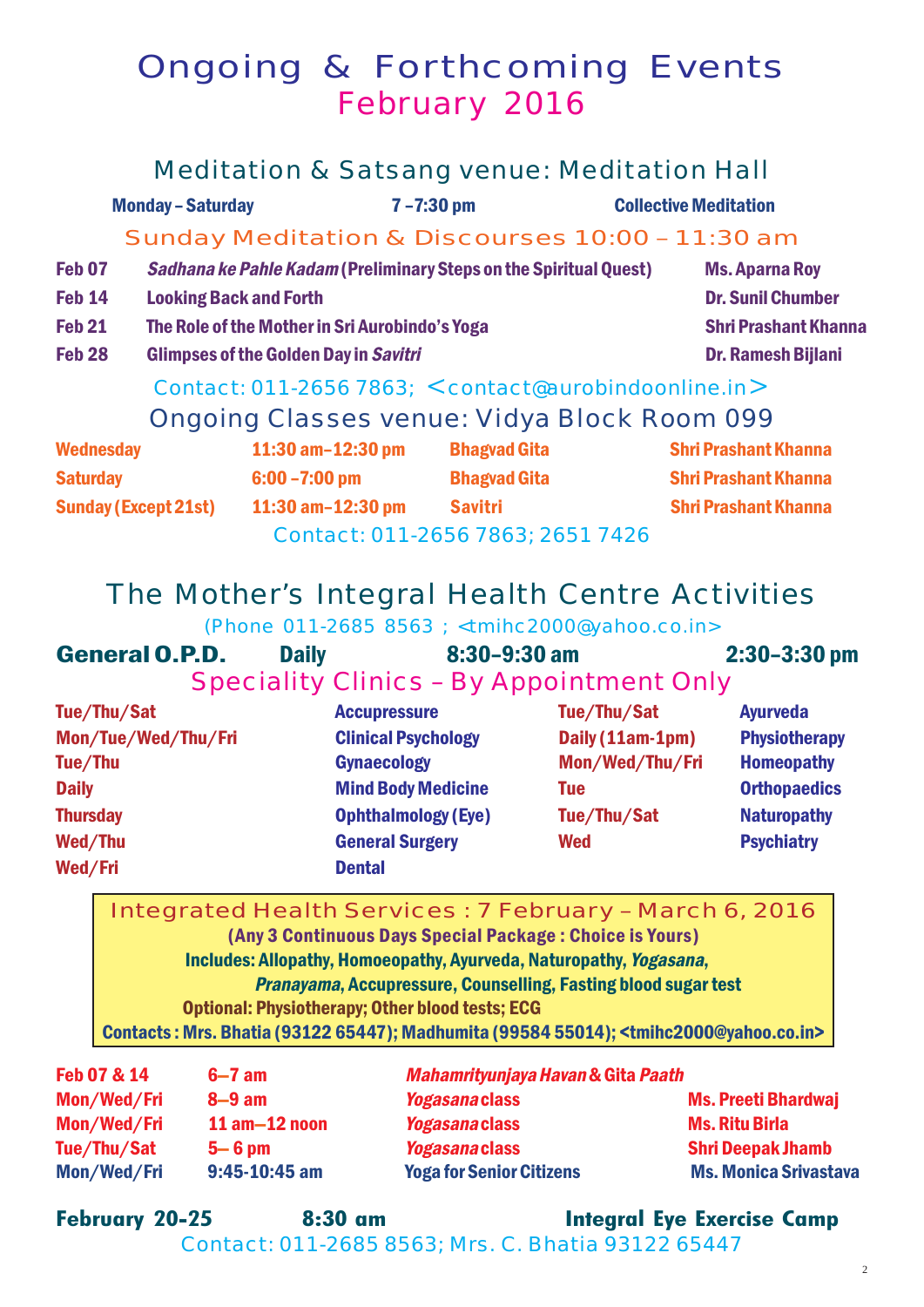## Ongoing Classes venue: The Mother's Integral Health Centre Rm 15J

| <b>Monday</b><br>$3:30-4:30$ pm |                | Vivekachoodamani                                                                         | <b>Dr. Tarun Baveja</b> |
|---------------------------------|----------------|------------------------------------------------------------------------------------------|-------------------------|
| Wed/Fri                         | $3:30-4:30$ pm | Yoga Vasistha                                                                            | <b>Dr. Tarun Baveja</b> |
|                                 |                | Contact: 011-2656 8563; Aradhana <aradhana.archer@gmail.com></aradhana.archer@gmail.com> |                         |

# Matri Kala Mandir CLASS SCHEDULE

| Mon/Fri/Sat       | $3:00 - 6:00$ pm | <b>Hindusthani Classical Vocal</b>    | <b>Shri Kshitij Mathur</b>        |
|-------------------|------------------|---------------------------------------|-----------------------------------|
| Wed/Sat           | $3:30 - 6:30$ pm | <b>Hindusthani Classical Vocal</b>    | <b>Smt. Vijaya Verma</b>          |
| Tue/Thu           | 4:00-5:00 pm     | <b>Hindusthani Classical Vocal</b>    | <b>Smt. Premsheela</b>            |
| <b>Mon to Sat</b> | 4:00-6:30 pm     | <b>Music for The Soul</b>             | <b>Km. Karunamayee</b>            |
| Wed/Fri           | $4:00 - 6:00$ pm | <b>Hindusthani Classical Vocal</b>    | <b>Shri Shiv Prasad Rao</b>       |
| Wed/Sat           | $3:30-6:30$ pm   | <b>Carnatic Vocal</b>                 | <b>Smt Jalaja Shankar</b>         |
| Wed/Thu           | 3:30-6:30 pm     | <b>Tabla</b>                          | <b>Shri Vijay Shankar Mishra</b>  |
| Wed/Fri           | 4:00-6:30 pm     | <b>Sitar</b>                          | <b>Shri Neel Ranjan Mukherjee</b> |
| Mon/Fri           | $3:30 - 5:30$ pm | <b>Flute</b>                          | <b>Shri Himanshu Dutt</b>         |
| Mon/Fri           | $3:30 - 5:30$ pm | <b>Violin</b>                         | <b>Dr. Ranjan Srivastav</b>       |
| Mon/Wed/Fri       | $3:30-6:00$ pm   | <b>Hawaian Guitar &amp; Key Board</b> | <b>Shri Neel Ranjan Mukherjee</b> |
| Tue/Thu           | $3:30 - 5:30$ pm | <b>Spanish Guitar</b>                 | <b>Shri Jagdish Kumar</b>         |
| Mon/Wed           | 4:00-6:00 pm     | <b>Bharata Natyam</b>                 | <b>Smt Rajeswari Natarajan</b>    |
| Tue/Thu           | 4:00-6:30 pm     | <b>Kathak Nritya</b>                  | <b>Smt. Raksha Singh</b>          |
| Wed/Sat           | 4:00-6:30 pm     | <b>Kathak Nritya</b>                  | <b>Km. Anjali Saini</b>           |
| Mon/Fri           | $3:30 - 5:00$ pm | <b>Odissi Nritya</b>                  | <b>Shri Dibakar Khuntia</b>       |
| Mon/Fri           | 4:00-5:30 pm     | <b>Painting</b>                       | <b>Smt. Tatini Sengupta Ray</b>   |
| Tue/Thu           | 4:00-6:00 pm     | <b>Painting</b>                       | <b>Shri Tapan Ch. Bhowmick</b>    |
| Tue/Thu/Sat       | $5:00 - 6:00$ pm | <b>Table Tennis</b>                   | <b>Shri Gulshan Rai Khera</b>     |
| <b>Mon to Sat</b> | $5:00 - 6:00$ pm | <b>Taekwondo</b>                      | <b>Shri Arshad Hashish</b>        |
| Tue/Thu/Sat       | $5:00 - 6:15$ pm | <b>Basketball (M.I.S. students)</b>   | <b>Shri Hridesh Rawal</b>         |

Contact: 011-3242 5661; 2656 7863; <matrikalamandir67@gmail.com>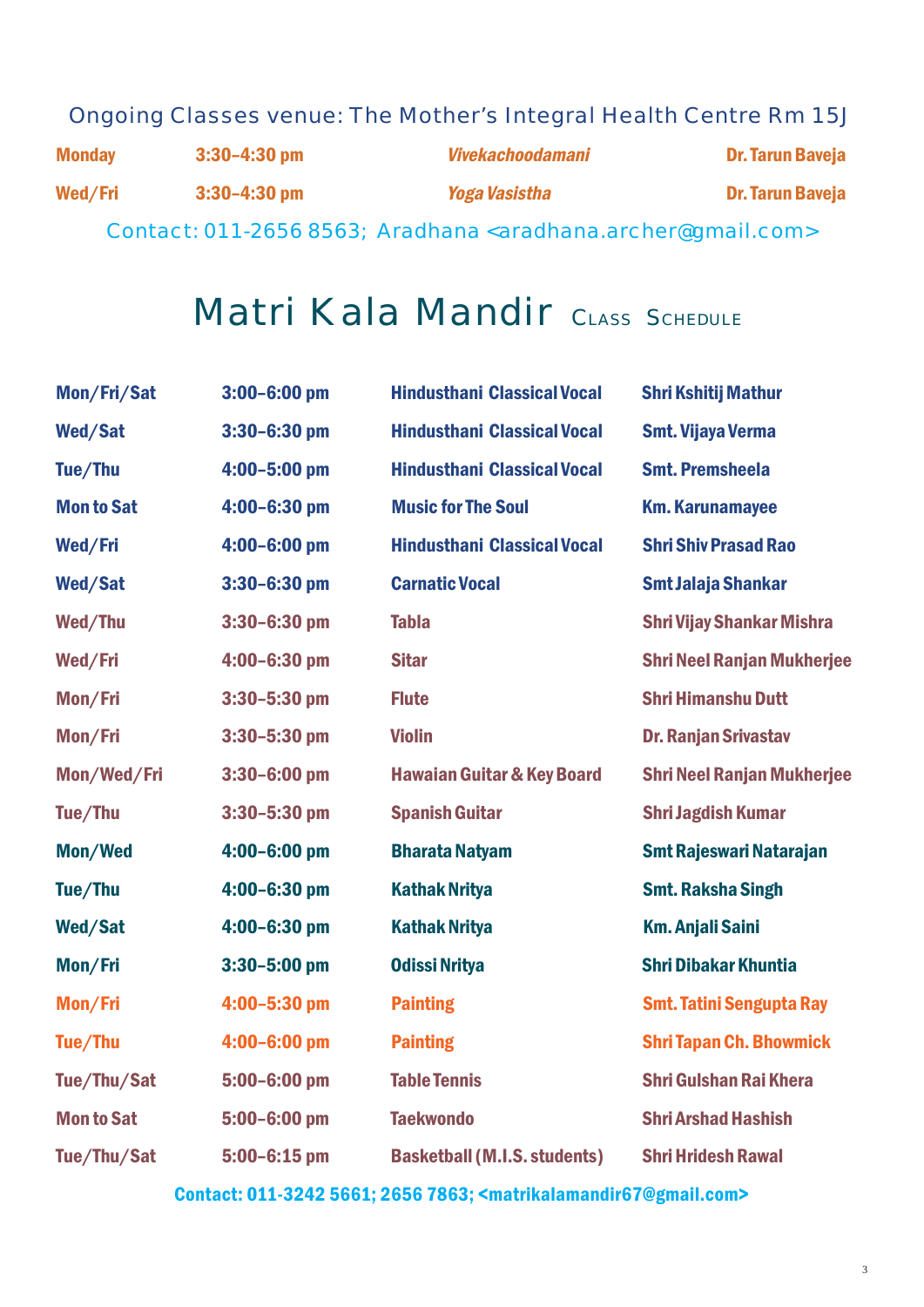### Important Days in the Ashram

#### 12 February Foundation Day anniversary of Sri Aurobindo Ashram-Delhi Branch Mother's message for the foundation day

**On 5th December 1950 at 1:26 a.m. Sri Aurobindo left his body and by On 5th December 1950 at a.m. Sri Aurobindo his body by** Opening of the Sri Aurobius o ashram **fresh and so magnificent, lif and so magnificent, lifting us from the pall of gloom to a mute wonder ting from the pall of gloom a wonder. This** det This place be worthy of its name and manifest of its name and unique more more more and unique more more more more more more more mo the true spirit of Sri Aurobindo's **the true spirit of** teaching and message to the world **. rosewood box and laid to rest in the Ashram courtyard under the cool shade of rosewood box and rest in the Ashram courtyard under the cool shade of the Ser the Service Tree. - - Nirod Baran Nirod 12.2.56 Opening of the Sri Aurobindo Ashram Delhi Branch Let this place be worthy of its name and manifest the true spirit of Sri Aurobindo's teaching and message to the world. With my blessings The Mother**

21 February 138th Birth Anniversary of the Mother – Darshan Day



**To celebrate the birth of a transitory body can satisfy some faithful feelings. To celebrate the manifestation of the eternal Consciousness can be done at every moment of the universal history. But to celebrate the advent of a new world, the supramental world, is a marvellous and exceptional privilege. – The Mother, message of 21 February 1958**

#### 29 February 15th Cycle of Supramental Manifestation upon Earth

#### **September 25, 1914**

**O Divine and adorable Mother, with Thy help what is there that is impossible? The hour of realisations is near and Thou hast assured us of Thy aid that we may perform integrally the supreme Will.**

 **Thou hast accepted us as fit intermediaries between the unthinkable realities and the relativities of the physical world, and Thy constant presence in our midst is a token of Thy active collaboration.**

 **The Lord has willed and Thou dost execute: A new Light shall break upon the earth. A new world shall be born, And the things that were promised shall be fulfilled. – From Prayers and Meditations by the Mother (translated from French by Sri Aurobindo)**

 $1956$ 29 February - 29 March<br>dord, Thou hast willed, and leveled: a new light heaks upon the earth, The Things that were promised are fully lead **1956 29 February—29 March Lord, Thou hast willed, and I execute: A new light breaks upon the earth, A new world is born. The things that were promised are fulfilled.**

 **– The Mother**

Pleas see following page for program details for February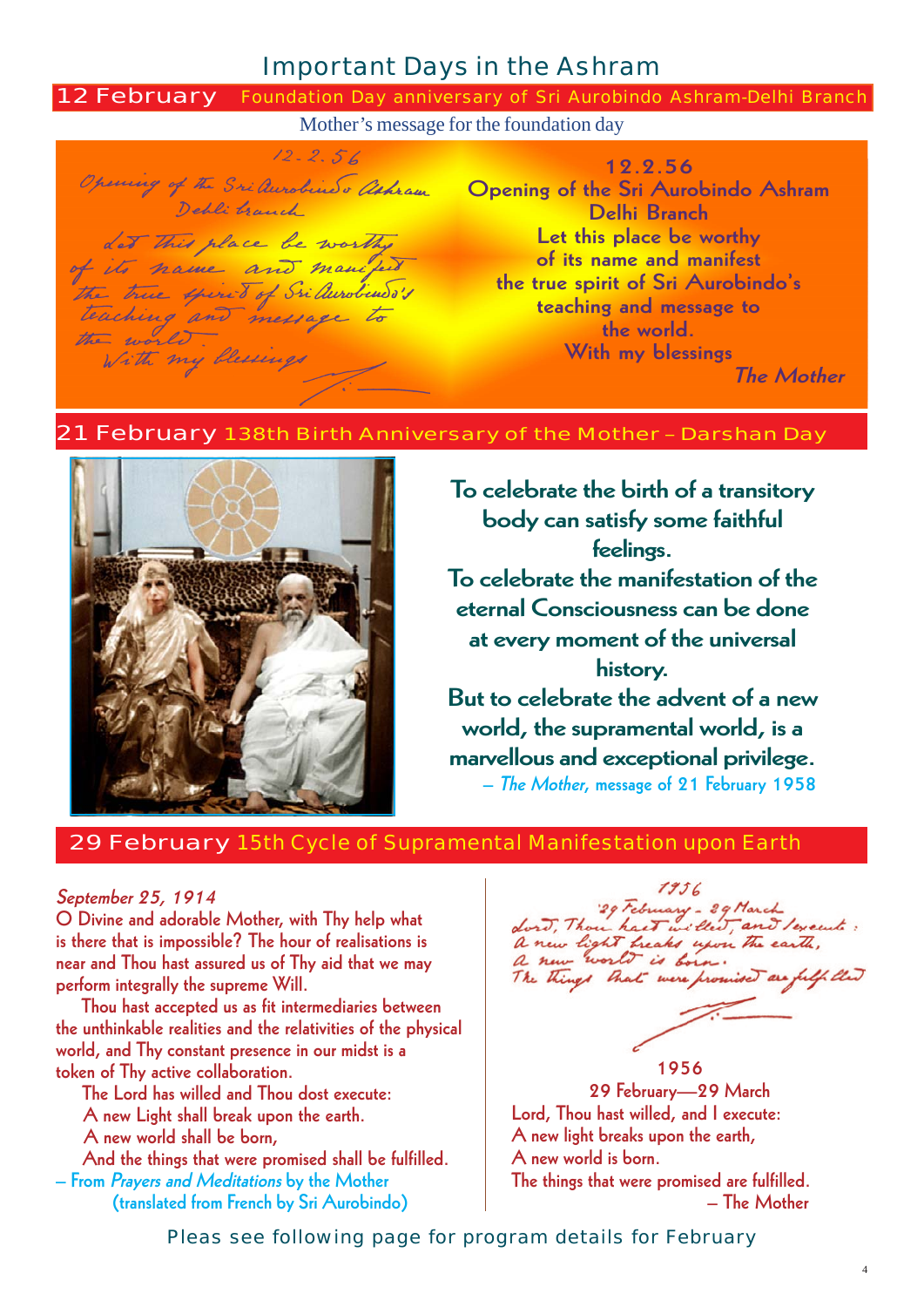## SCHEDULE OF PROGRAMS IN FEBRUARY 2016

| 06 February, Saturday |                                                                                                                                                                                                    |                                              |
|-----------------------|----------------------------------------------------------------------------------------------------------------------------------------------------------------------------------------------------|----------------------------------------------|
| 06:30 pm              | <b>Bhajan Sandhya (Devotional Songs) by Dr. Mithu Pal</b>                                                                                                                                          | <b>Meditation Hall</b>                       |
| 12 February, Friday   |                                                                                                                                                                                                    |                                              |
| 07:00 am              | <b>Invocation</b>                                                                                                                                                                                  | <b>Meditation Hall</b>                       |
| 08:30 am              | <b>Havan</b>                                                                                                                                                                                       | <b>SamadhiLawn</b>                           |
|                       | <b>Pushpanjali</b>                                                                                                                                                                                 | Chacha ji's Samadhi & Sri Aurobindo's Shrine |
| 09:30 am              | <b>Devotional Songs by M.I.S. students</b>                                                                                                                                                         | <b>Hall of Grace</b>                         |
| 02:00 pm              | Film on Sri Aurobindo Ashram-Delhi Branch                                                                                                                                                          | <b>Hall of Joy</b>                           |
| 06:15 pm              | <b>Lights of Aspiration</b>                                                                                                                                                                        | <b>SamadhiLawn</b>                           |
| 06:45 pm              | <b>Music Offering by Km. Karunamayee</b>                                                                                                                                                           | <b>Meditation Hall</b>                       |
|                       | <b>Talk by Dr. Prema Nandakumar</b>                                                                                                                                                                |                                              |
| 07:40 pm              | <b>Prasad</b>                                                                                                                                                                                      |                                              |
|                       | 13 & 14 February (Saturday & Sunday)<br><b>Seminar on "Towards Better Education in Schools"</b><br>Contact: Dr. Ramesh Bijlani at <rambij@gmail.com><br/>17 February, Wednesday</rambij@gmail.com> | <b>Hall of Grace</b>                         |
| 06:30 pm              | Hansa Veena by Pt. Barun Pal & Students                                                                                                                                                            | <b>Meditation Hall</b>                       |
| 18 February, Thursday |                                                                                                                                                                                                    |                                              |
| 05:30 pm              | <b>Kathak dance by Manjushree</b>                                                                                                                                                                  | <b>Hall of Grace</b>                         |
| 19 February, Friday   |                                                                                                                                                                                                    |                                              |
| 05:30 pm              | <b>Odissi dance by R.Vani Madhav</b>                                                                                                                                                               | <b>Hall of Grace</b>                         |
| 20 February, Saturday |                                                                                                                                                                                                    |                                              |
| 05:30 pm              | 'The Virtue' dance drama by Ashram youngsters                                                                                                                                                      | <b>Hall of Grace</b>                         |
| 21 February, Sunday   |                                                                                                                                                                                                    |                                              |
| 05:30 am              | <b>Prabhat Feri</b>                                                                                                                                                                                | <b>Assemble at Samadhi Lawn</b>              |
| 07:00 am              | <b>Invocation</b>                                                                                                                                                                                  | <b>Meditation Hall</b>                       |

| 07:00 am | <b>Invocation</b>                                | <b>Meditation Hall</b>           |
|----------|--------------------------------------------------|----------------------------------|
| 08:30 am | <b>Gratitude with Sunilda's Sanskrit shlokas</b> | <b>Pushpanjali at the Shrine</b> |
| 09:30 am | <b>Recitations by Suparna Adhikari</b>           | <b>Meditation Hall</b>           |
| 10:30 am | <b>Talk by Shri Prashant Khanna</b>              | <b>Meditation Hall</b>           |
| 04:00 pm | Dance Drama 'Sri Chaitanya Mahaprabhu'           | <b>Hall of Grace</b>             |
| 06:15 pm | <b>March Past &amp; Lights of Aspiration</b>     | Samadhi Lawn                     |
| 06:45 pm | 'Four Aspects of the Mother' by Ashram Choir     | <b>Meditation Hall</b>           |
| 07:40 pm | <b>Prasad</b>                                    |                                  |

### 29 February, Monday

| 06:30 am | <b>Invocation</b>                                              | <b>Meditation Hall</b> |
|----------|----------------------------------------------------------------|------------------------|
| 06:30 pm | <b>Lights of Aspiration</b>                                    | <b>SamadhiLawn</b>     |
|          | <b>Music Offering by Km Karunamayee &amp; group</b>            | <b>Meditation Hall</b> |
|          | "The Message of 29th February" - reading by Tara didi          | <b>Meditation Hall</b> |
|          | "Significance of 29th February" - a talk by Dr. Ramesh Bijlani | <b>Meditation Hall</b> |
| 07:30 pm | <b>Prasad &amp; Dinner</b>                                     |                        |

Program details also available on www.sriaurobindoashram.net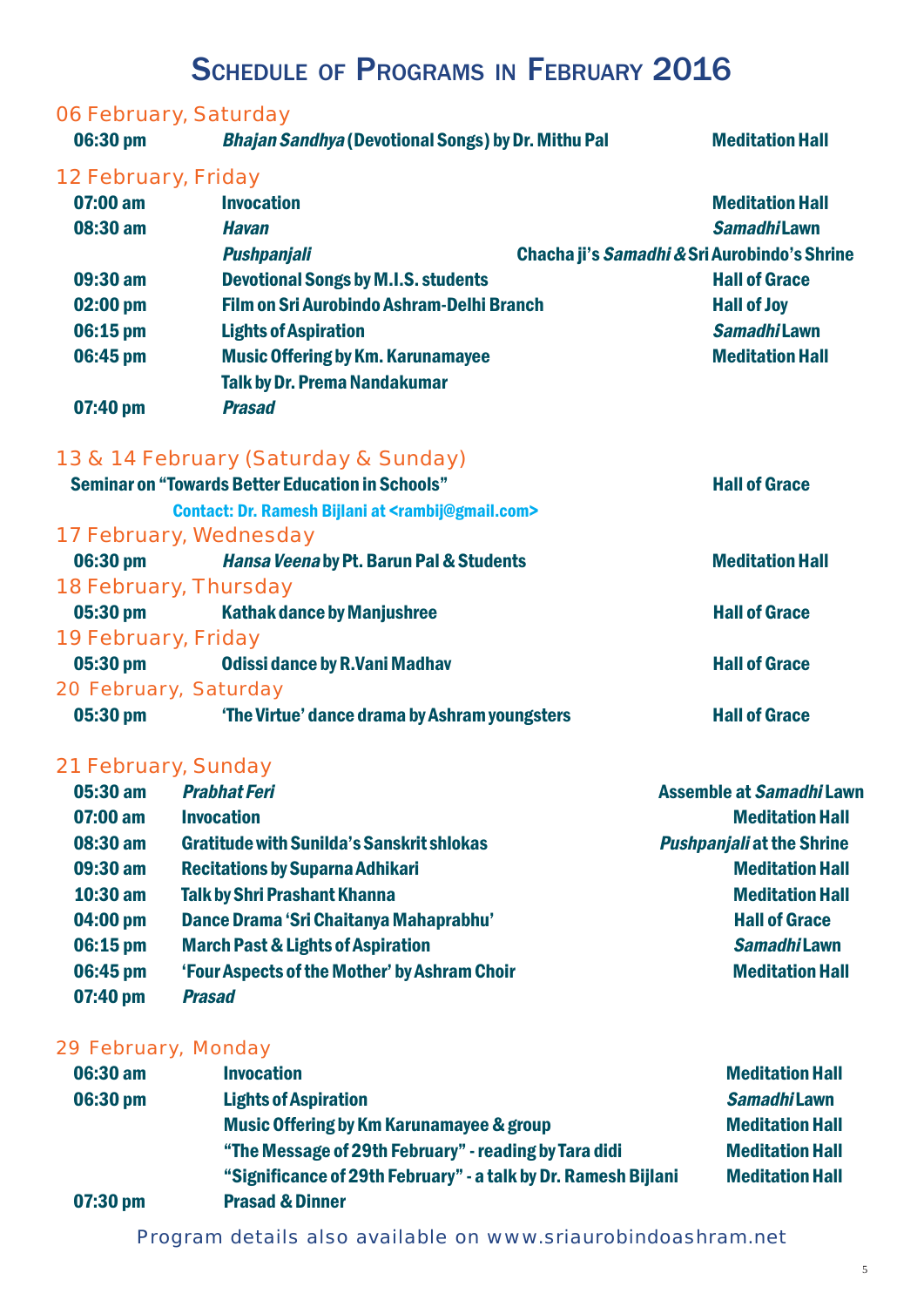### **Spirit's Self Manifestation (2)**

A divine life in a material world implies necessarily a union of the two ends of existence, the spiritual summit and the material base. The soul with the basis of its life established in Matter ascends to the heights of the spirit but does not cast away its base, it joins the heights and the depths together. The Spirit descends into Matter and the material world with all its lights and glories and powers and with them fills and transforms life in the material world so that it becomes more and more divine. The transformation is not a change into something purely subtle and spiritual to which Matter is in its nature repugnant and by which it is felt as an obstacle or as a shackle binding the Spirit; it takes up Matter as a form of the Spirit though now a form which conceals and turns it into a revealing instrument, it does not cast away the energies of Matter, its capacities, its methods; it brings out their hidden possibilities, uplifts, sublimates, discloses their innate divinity. The divine life will reject nothing that is capable of divinisation; all is to be seized, exalted, made utterly perfect...

In the pursuit of perfection we can start at either end of our range of being and we have then to use, initially at least, the means and processes proper to our choice. In Yoga the process is spiritual and psychic; even its vital and physical processes are given a spiritual or psychic turn and raised to a higher motion than belongs properly to the ordinary life and Matter, as for instance in the Hathayogic and Rajayogic use of the breathing or the use of Asana... On the other hand, if we start in any field at the lower end we have to employ the means and processes which conditions and what we may call the technique imposed by the vital and the material energy. We may extend the activity, the achievement, the perfection attained beyond the initial, even beyond the normal possibilities but still we have to stand on the same base with which we started and within the boundaries it gives to us. It is not that the action from the two ends cannot meet and the higher take into itself and uplift the lower perfection; but this can usually be done only by a transition from the lower to a higher outlook, aspiration and motive: this we shall have to do if our aim is to transform the human into the divine life. But here there comes in the necessity of taking up the activities of human life and sublimating them by the power of the spirit. Here the lower perfection will not disappear; it will remain but will be enlarged and transformed by the higher perfection which only the power of the spirit can give.

– *Sri Aurobindo*

#### [*The Mother elaborates and explains*]

The higher perfection is the spiritual perfection, integral union with the Divine, identification with the Divine, freedom from all the limitations of the lower world. That is spiritual perfection, the perfection that comes from yoga—quite independent of the body and the physical world—which, in ancient times, meant first rejecting the body and the physical life so as to have a relation only with the higher world and finally with the Divine. That is the higher perfection.

And the lower perfection is to be able to make the human being in his present form and in his body, in his relation with all terrestrial things, do the utmost he can. This is the case of all great men of genius: artistic genius, literary genius, genius in organisation, the great rulers, those who have carried physical capacities to their maximum perfection, human development to the limit of its possibilities; and, for instance, all those who have complete control over their bodies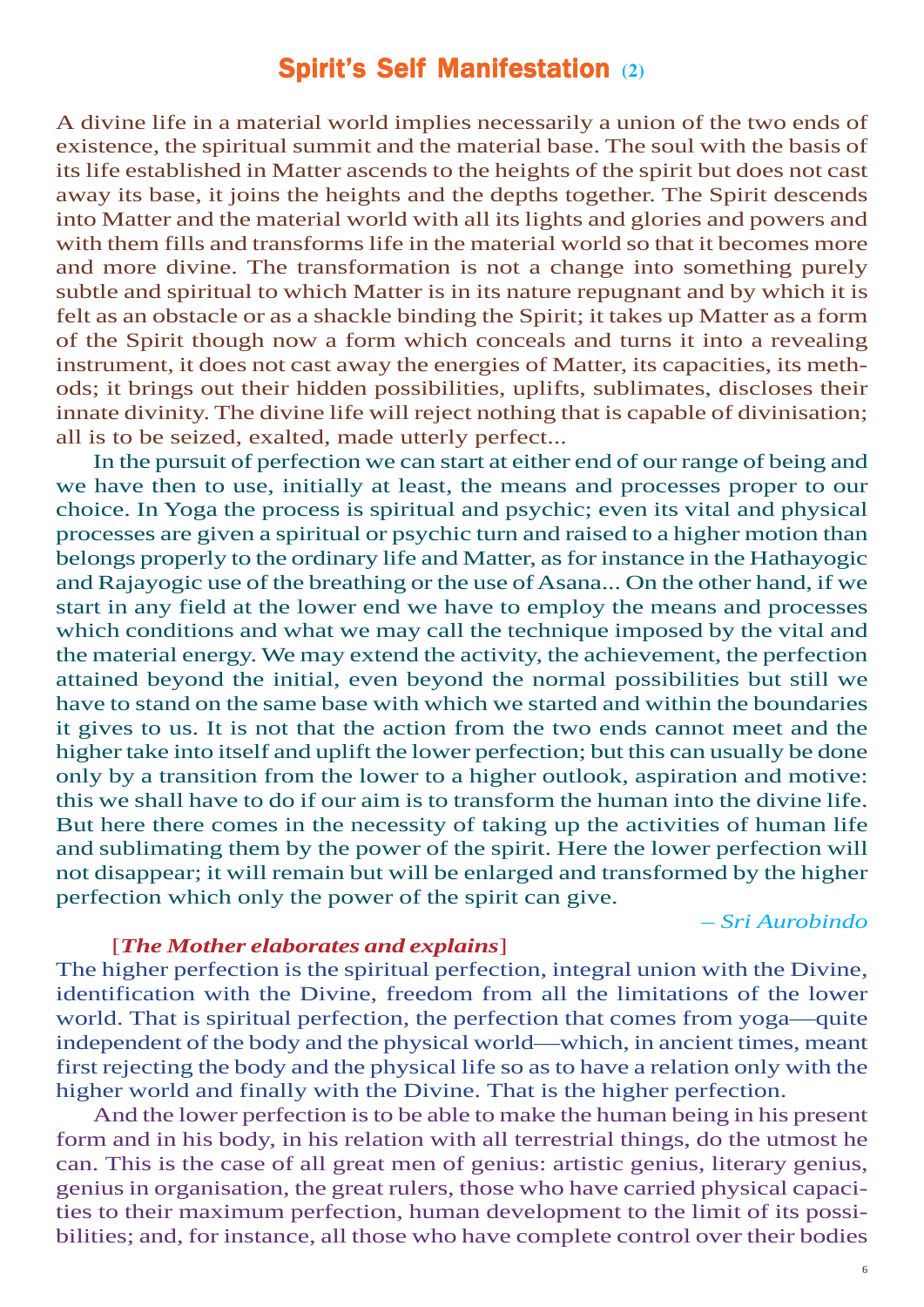and succeed in doing miraculous things, as we saw, for example, during the war, with the airmen: they made their bodies do things which at first sight seemed quite impossible, they obtained from them an endurance, a skill, a power which were almost unthinkable. And from every point of view: from the point of view of physical strength, of intellectual realisation, of the physical qualities of energy and courage, of disinterestedness, goodness, charity; all human qualities carried to their utmost limits. That is the lower perfection.

The higher perfection is spiritual and super-human. The lower perfection is human perfection carried to its maximum limits, and this may be quite independent of all spiritual life, all spiritual aspiration. One can be a genius without having any spiritual aspiration. One can have all the most extraordinary moral qualities without having any spiritual life. And even, usually, those who have a very great power of human realisation are satisfied—more or less satisfied with their condition. They feel they are self-sufficient, that they carry in themselves the source of their realisation and their joy, and it is usually very difficult to make them understand and feel that they are not the creators of their own creations, whatever they may be. Most of them, with very rare exceptions, if they were told, "You are not the originator of this work you are doing, it is a force higher than you and you are only its instrument", they would dislike it very much—and they will send you about your business! Therefore, these two perfections are really divergent in ordinary life. It was said in the old yoga that the first condition for doing yoga was to be disgusted with life. But those who have realised this human perfection are very rarely disgusted with life, unless they have met with personal difficulties such as the ingratitude of people around them, the lack of understanding of their genius which was not sufficiently appreciated—so all this disgusts them, but otherwise, so long as they are in their period of success and creation, they are perfectly satisfied. So, as they are satisfied —above all, self-satisfied—they don't need to seek anything else.

It is not essentially true, but this is usually how things happen, and unless there is in this genius a soul which is perfectly conscious of itself and has come to accomplish a specific work on earth, he may very well be born, grow up and die without knowing that there is anything other than this earthly life. And above all it is this, you see, this feeling of having achieved the utmost realisation which gives a satisfaction that keeps one from needing anything else... If they have a soul that's fully conscious of itself and fully conscious of its purpose in the physical world, there could be a vague feeling that all this is pretty hollow, that all these achievements are a little too superficial and that something is lacking; but that comes only to those who are predestined, and after all, in the mass of humanity, there are not very many of them.

Only those who are predestined can combine these two perfections and realise something integral... This is quite rare. The great spiritual leaders have very rarely been great realisers in the physical world. It has happened, but it is very rare. Only those who are conscious incarnations of the Divine naturally carry in themselves the possibility of the two perfections, but this is exceptional. People who had a spiritual life, a great spiritual realisation, were able at certain exceptional moments to have a capacity for outward realisation; this also was exceptional, but it was intermittent and never had the integrality, the totality, the perfection of those who concentrated on material realisation. And this is why those who live only in the external consciousness, for whom the earthly material life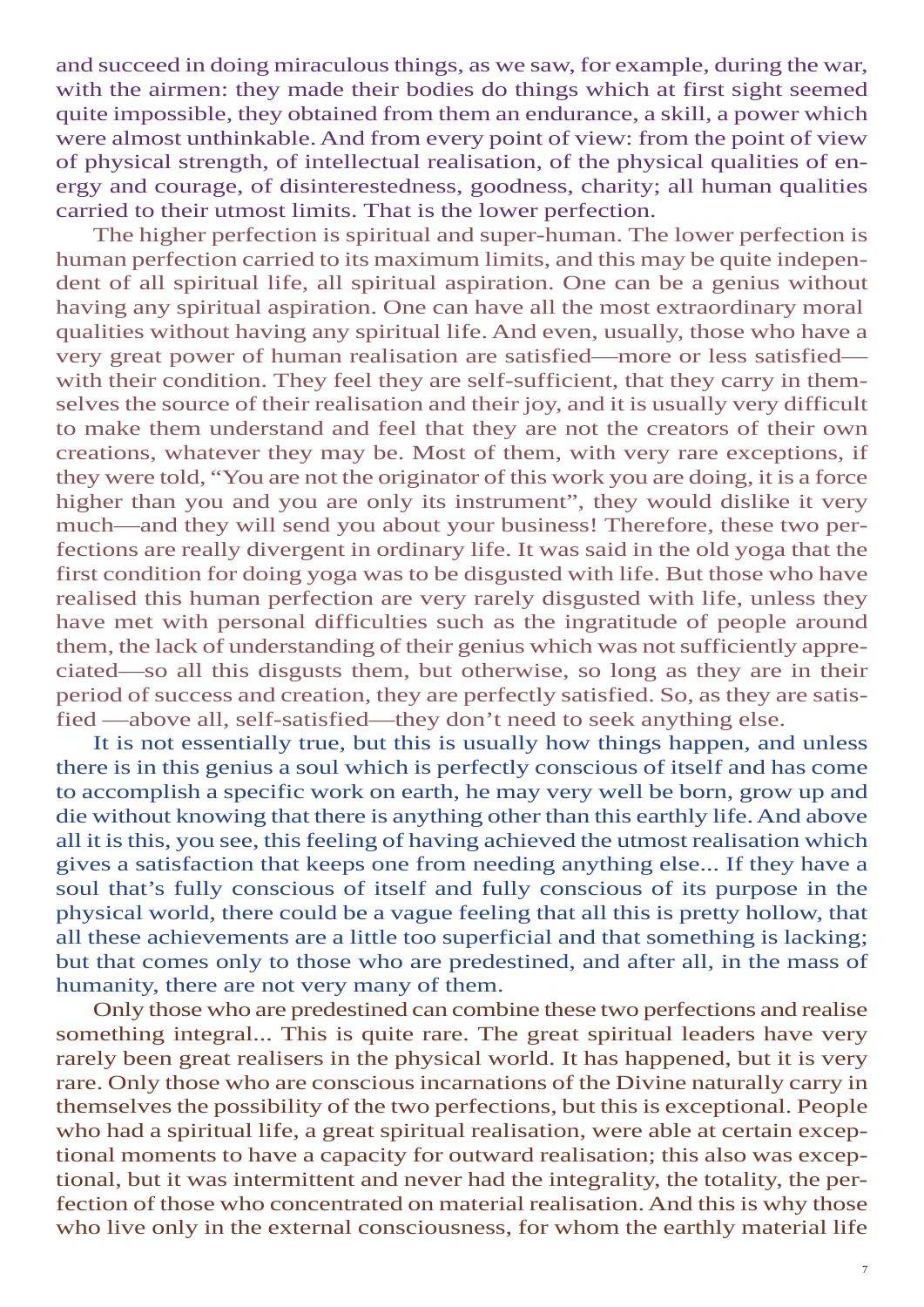is all that really exists, concrete and tangible, perceptible to all, always feel that spiritual life is something hazy, something almost mediocre from the material point of view.

I have met many people—"many", well, quite a number who wanted to demonstrate that spiritual powers gave a great capacity for outer realisation and who tried, in certain exceptional spiritual states or conditions, to paint or to compose music or write poetry; well, everything that they produced was thoroughly second-rate and could not be compared with the works of the great geniuses who had mastered material nature —and this of course gave the materialists a good opening: "You see, your so-called power is nothing at all." But this was because in their external life they were ordinary men; for the greatest spiritual power, if it enters material that's not educated, will produce a result far superior to what that individual would have been able to achieve in his ordinary state, but far inferior to what a genius who has mastered matter can produce. It is not enough that "the Spirit bloweth", the instrument must also be capable of manifesting it.

I believe that is one of the things Sri Aurobindo is going to explain: why it is necessary to give to the physical, external being, its full development, the capacity of controlling matter directly; then you put at the disposal of the Spirit an instrument capable of manifesting it, otherwise... Yes, I knew several people who in their ordinary state could not write three lines without making a mistake, not only spelling mistakes but mistakes of language, that is, who could not express one thought clearly—well, in their moments of spiritual inspiration, they used to write very beautiful things, but all the same these very beautiful things were not so beautiful as the works of the greatest writers. These things seemed remarkable in comparison with what they could do in their ordinary state; it was true, their present possibilities were used to the maximum, it was something that gave a value to what otherwise would have had none at all. But supposing you take a real genius—a musician or artist or writer of genius—who has fully mastered his instrument, who can use it to produce works that express the utmost human possibility, if you add to this a spiritual consciousness, the supramental force, then you will have something truly divine.

And this is precisely the key to the effort Sri Aurobindo wanted us to make. And your body, if you draw from it all the possibilities it holds, if you educate it by the normal, well-known, scientific methods, if you make this instrument into something as perfect as possible, then, when the supramental truth manifests in that body, it will become *immediately—*without centuries of preparation—a marvellous instrument for the expression of the Spirit.

That is why Sri Aurobindo used to repeat and has always said: You must work from both ends, not let go of one for the other. And certainly, if you want to have a divine consciousness, you must not give up spiritual aspiration; but if you want to become an integral divine being on earth, take good care not to let go of the other end, and make your body the best possible instrument.

It is a disease of the ordinary human intellect—which comes, moreover, from separation, division—to make a thing always *either* this *or* that. If you choose this, you turn your back on that; if you choose that, you turn your back on this.

It is an impoverishment. One must know how to take up everything, combine everything, synthesise everything. And then one has an integral realisation.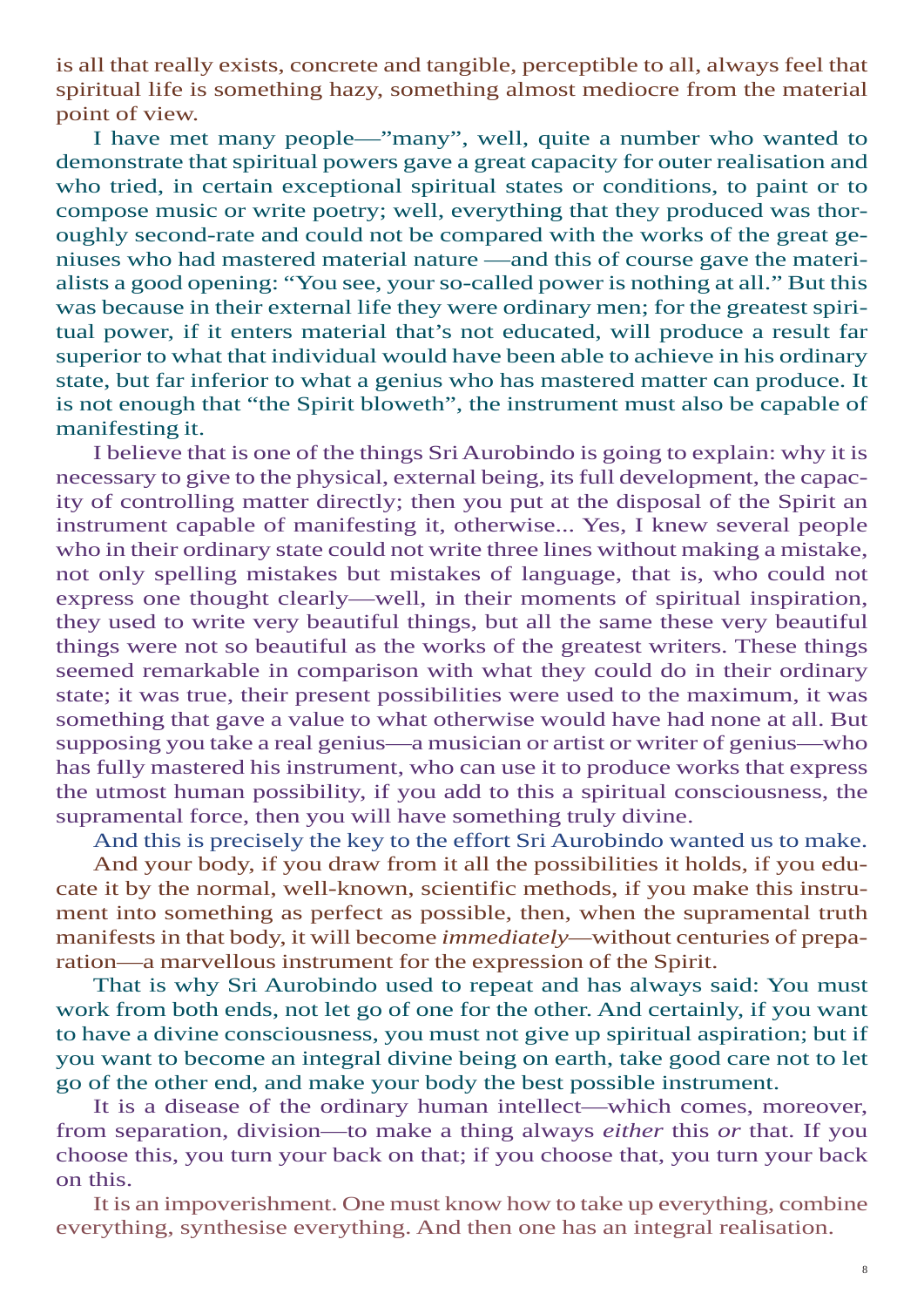## Activities during December 16, 2015 – January 15, 2016

VISIT OF B.ED. STUDENTS : A group of 10 B.Ed. students of Jamia Milia University, New Delhi, accompanied by Dr. Mehruddin visited the Ashram on 17 December 2015. In addition to an interactive session on Integral Education as propounded by Sri Aurobindo and the Mother with Dr. Ramesh Bijlani, they gained first-hand experience of the teaching methods pursued in Mirambika and had fruitful discussions with the teaching staff.

INTEGRAL YOGA ORIENTATION : The popular *Orientation to Integral Yoga* pro-



gram was attended by 30 participants on December 19-20, 2015. About half of the attendees are parents of The Mother's International School students. Activities included asana and *pranayama* sessions conducted by Shri Debi Prasad; theory sessions on introduction to Yoga, process and technique of meditation, spiritual worldview, purpose of life, and stress management by Dr. Ramesh Bijlani; and an enriching musical session with Ms. Premsheela. In gen-

eral, participants found the program 'inspiring' and evoking a 'thirst for more'.

EYE EXERCISE CAMPS : Two Integral Eye Exercise Camps, 103rd and 104th, were conducted during this period at The Mother's Integral Health Centre from December 19-24 and January 10-15, respectively. In addition a large group from Brazil participated in a specially organized camp from January 6-8. Feedbacks are almost always positive. A few examples follow: "My daughter showed wonderful result - and I also improved my eyesight a little bit" (S.J.); "There is a definite improvement in eyesight, as we have been able to increase the reading distance [to the Snellen test chart] by almost 3-4 feet" (P.S.,S.S.,R.S.); "I have felt a difference of 5 feet i.e. [vision improved] from 5 feet to 10 feet" (S.S.); "I love the eye exercises because it can help many people" (A.B.); "My need to wear spectacles actually reduced after 3 days of this course" (S.); "My habit for constant use of spectacles reduced to a large extent" (H.S.); "Its very beneficial. I am getting good result. I feel very relaxed after doing exercises" (S.B.); "We really feel blessed to be here. It generated a positivity in life and gives us hope for better vision" (M.M.)

M.I.S. STUDENTS AT KECHLA : Forty six students of class IX and four teacher/ escorts of The Mother's International School (MIS) took part in a Personality

Development & Ad-



venture Camp at Kechla, Odisha, from December 23 to 30, 2015. Activities included keep-fit exercises, *shramdan*, day & night trekking, bouldering, rappelling, river-crossing, rowing,

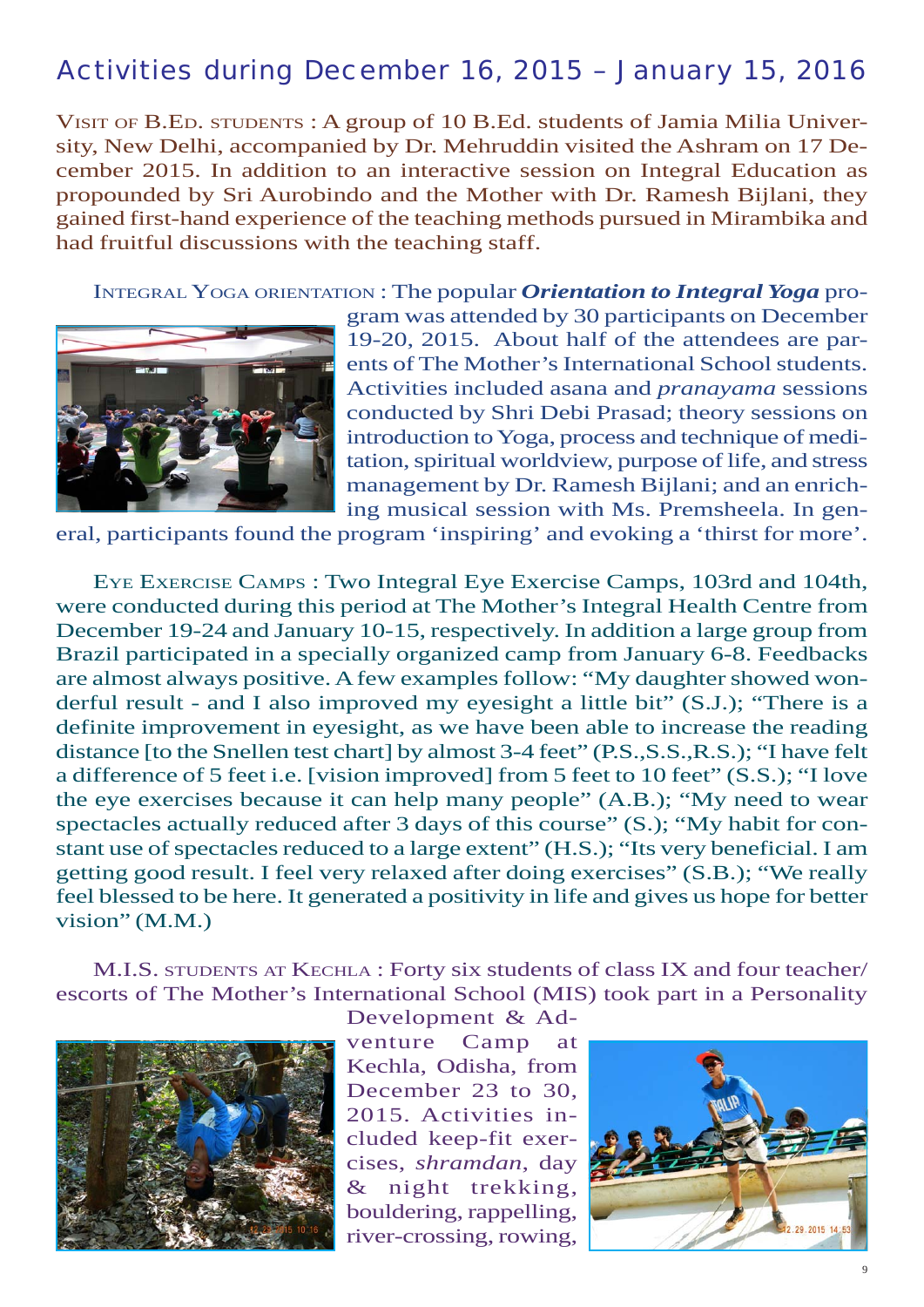

swimming in the Kolab River Reservoir & cavorting at the waterfall, learning eyecare routines, interactive talks & discussions on health, Western folkdancing, interacting with students of Auro-Mira

Vidya Mandir (AMVM) particularly in their Christmas celebrations, and visit to the tribal hamlets of Kechla, etc. Students

were truly thrilled as is obvious from their representative feedback: "I had been waiting for this trip since 4th grade.. I was told by seniors that this trip is supposedly the best.. and.. this trip was the best!" (C.S.); "[Kechla is] such a charming quaint place, far from



the madding crowd of metropolitan cities. I love astronomy and sure was in for a treat, since Kechla boasts one of the best night sky views…" (A.K.); "Some children including me [learned] international folk dances in the evening. They were extremely interesting and that is a memory I will never forget." (R.N.); "we learned many new things such as proper eyecare, awareness of the food we eat and not to forget the truly enthralling dance!" (J.J.); "I got a chance to teach a few children how to play flute. That was one of the best experiences of this trip. Another was swimming in the reservoir." (A.S.M.); "Picturesque mountains.. one of the most beautiful places… highlights were night trek, lakeside picnic. This short trip of ours was fun-filled, exciting and in one word – amazing." (A.C.); "I will recommend all adventure hungry people to Kechla" (P.J.); "The most amazing and memorable trip I have ever gone [to]" (S.M.)



CHRISTMAS DAY CELEBRATION : On December 25, Christmas Day, the Ashram community, especially

the youngsters, played innovative games in late afternoon in the Hall of Grace. In the evening lamps of aspiration were kindled all over the Ashram campus bolstering the festive looks that the premises had already acquired through decorations by several Christmas trees, Stars of David, and cut-outs of Santa. This was followed by the enthusiastic singing of Christmas carols in the



Meditation Hall*. Prasad* and gifts were distributed at the close of the eventful day.

COMMUNITY SERVICE BY M.I.S. STUDENTS : Thirty class XI students of The Mother's International School (MIS) with 3 teacher/escorts reached Kechla on December 30, 2015 to help Auro-Mira Vidya Mandir children with academic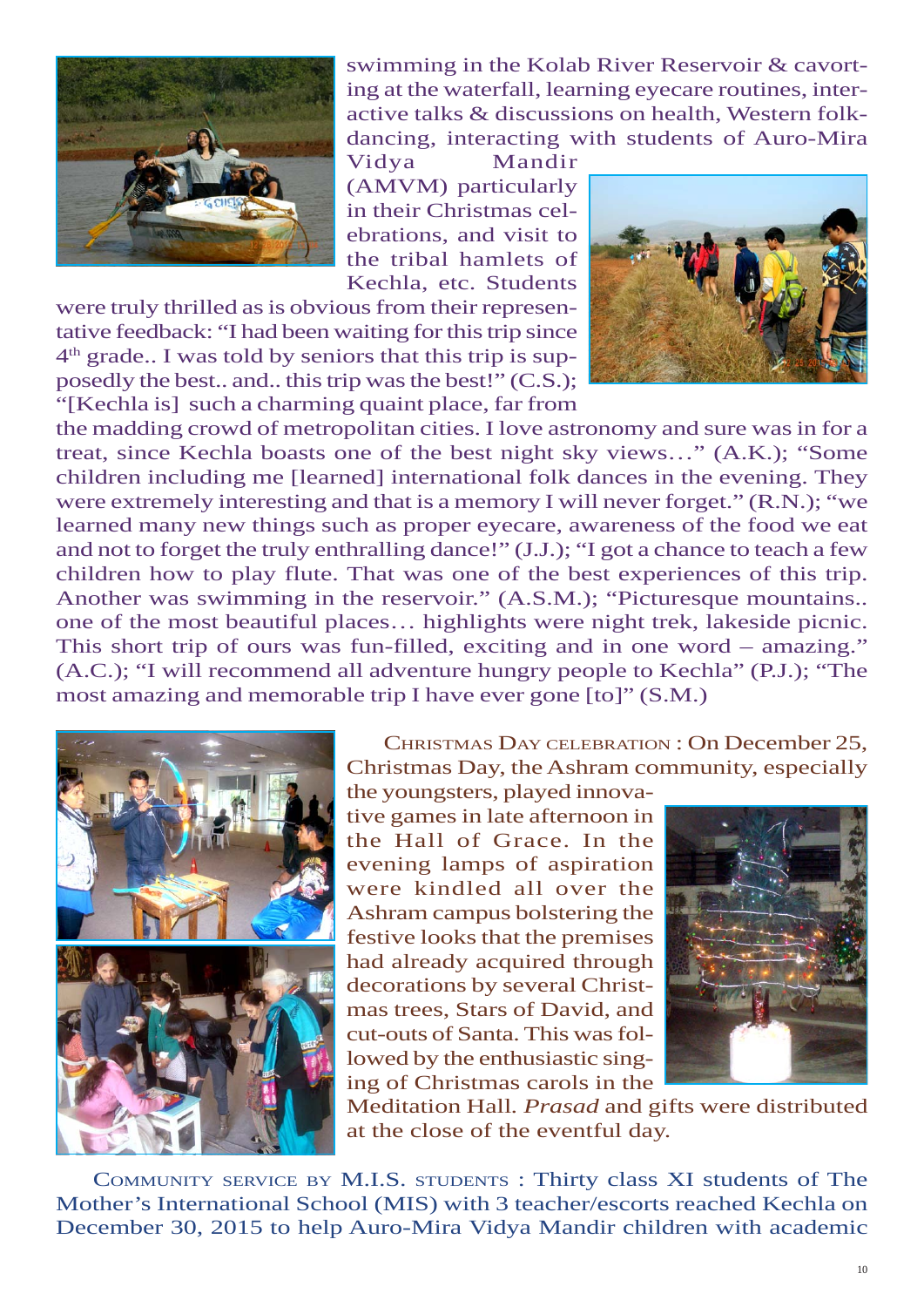

and co-curricular learning. As in preceding years, this trip formed a part of their 'Community Service' requirement. Each student was allotted two children to teach over a period of 8 days. From the feedback received, it is obvious that MIS students too had a serious learning experience; a few comments follow: "Kechla has

been a very memorable experience starting from the place, right to the students and the amazing aura and positive energy that exists all around" (A.J.); "Teaching these kids made me realize how hard the job of a



teacher is!!" (I.K.); "This sort of a lifestyle is not something we



have experienced, it is a once-in-a-lifetime experience which can never be forgotten: (S.J); "This trip to Kechla made me regret my decision in 9th of not coming here..." (J.S.); "The trip to Kechla .. made me do things I would never do in Delhi such as sleeping early, waking up on time, eating everyday at a

specific time etc. It basically made me follow a good and healthy time-table" (N.M.); "The kids were all incredibly affectionate and always eager to learn" (S.A.); "Kechla! I think the best thing ever ever happened to me.. I never thought I would be so attached to the children" (R.V.);

NEW YEAR 2016 : For a propitious advent of New Year 2016, continual read-

ing of Sri Aurobindo's epic *Savitri* commenced on the afternoon of 31 December 2015 in the Meditation Hall and continued till the evening of 1 January 2016. Ashram youngsters presented an impressive display of their talents in a cultural program on the evening of 31 December. The transition from the old to the New Year around the midnight of 31 December 2015 was ushered by kindling lamps of aspiration around the Ashram campus, meditation with Mother's music in the Meditation Hall, and distribution of 2016 calendar with *Prasad*.

*BHAJAN SANDHYA* : The first *Bhajan Sandhya* of the year 2016 was offered on January 2 in the Meditation Hall by Km. Pavithra Chari, an alumna of The Mother's International School, and a disciple of Smt. Shubha Mudgal. In her remarkably melodious voice, she presented an assortment of devotional music including *Nirguna* Poetry, passages from the Guru Granth Sahib, songs of the poet-





saint Ravidas, and ended her recital with Kabir bhajans. She also vocalized a gist of each piece in English for the benefit of foreigners in the audience.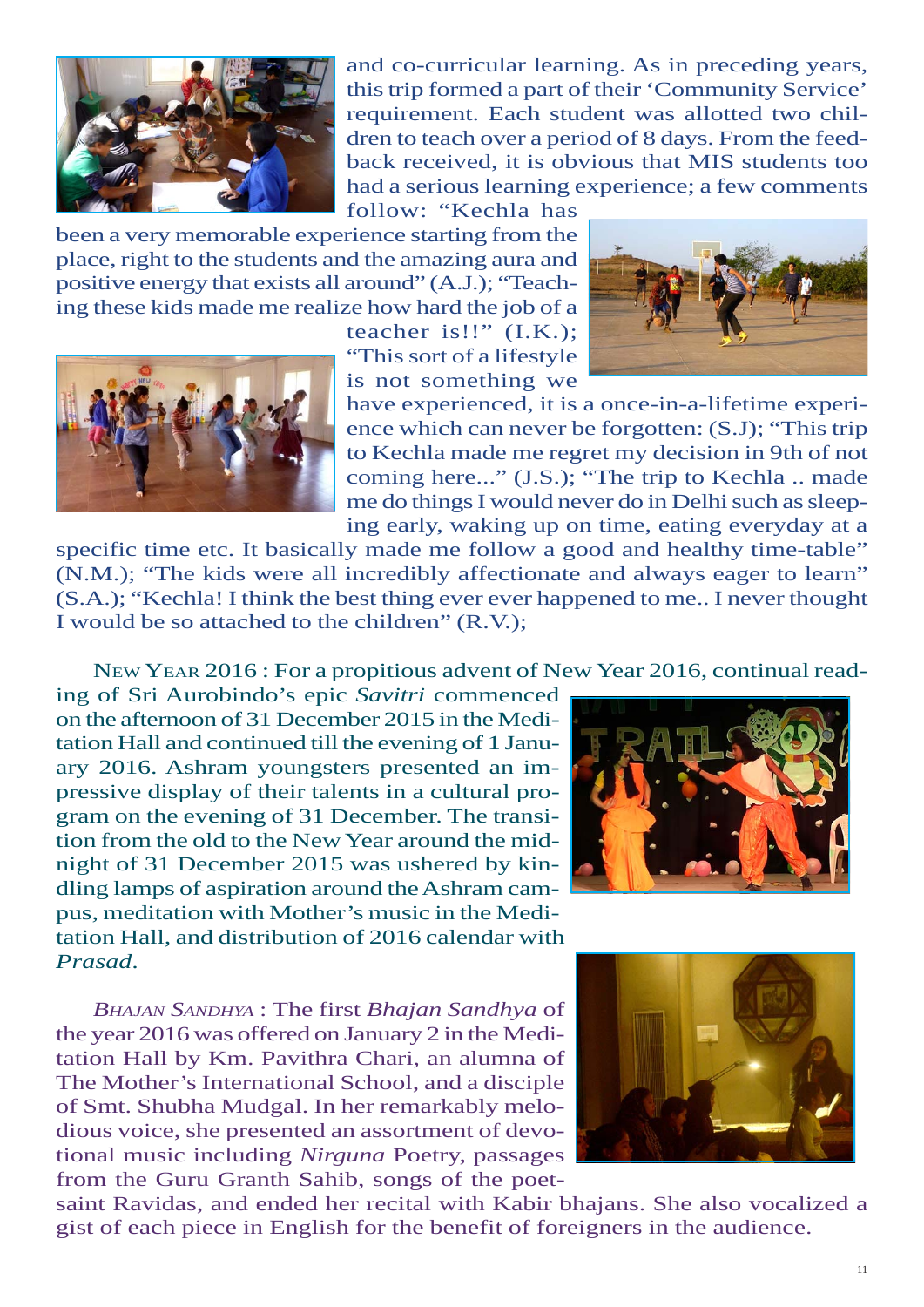12

FELICITATIONS FOR BIRTH ANNIVERSARY : Ms. Sapna Mukherjee offered devo-

tional songs in the Meditation Hall in a special program on January 5, 2016, her father's birthday. This date also coincides with the birth anniversary of the great spiritual master, Paramahansa Yogananda. In a talk, Dr. Ramesh Bijlani, traced the recent spiritual history of India in a global context. Dr. Bijlani said that Ramakrishna Paramahansa, Swami Vivekananda, Sri Aurobindo and Paramahansa

Yogananda, worked assiduously to awaken India from its centuries long torpor. Ramakrishna began the spiritual renaissance in the 19<sup>th</sup> century. Sri Aurobindo explained and revealed Nature's intent and process of evolutionary manifestation of the Spirit, while Vivekananda and Yogananda helped grounding of the ancient wisdom of India and the message of *vasudhaiva kutambakam* (the whole humanity is a family) by their long sojourn in the West.

VISITORS FROM BRAZIL : A group of 34 yoga practitioners from Brazil stayed at the Ashram from 5- 12 January 2016. The enthusiastic group followed sincerely a well-designed schedule of activities during their sojourn: physical practices including asanas & *pranayama* guided by Shri Debi Prasad; observing the practical application of Integral Education in Mirambika; participating in the routines of the Integral Eye Exercise Camp, Ayurveda and Natur-

opathy at The Mother's Integral Health Centre; and chanting hymns under the guidance of Km. Karunamayee. They also taught Brazilian dances to the Ashram community.

AYURVEDA CAMP : A 6 day Ayurveda *Sadhana* Camp was held at The Mother's Integral Health Centre in the Ashram from 6-10 Janu-

ary, 2016 with the objective of "How to use the knowledge of Ayurveda in day to day life" as propounded by Ayurveda physician and yoga expert Dr. Surinder Katoch.

Theoretical and practical guidance were provided

on Ayurvedic nutrition, winter cuisine, Prakriti Analysis, and personalized holistic health including stress & weight management. Fasting blood sugar test was conducted for all, and suggestions for diabetes prevention and management were given. All participants thoroughly enjoyed a practical experience of Panchkarma massage/Shirodhara. Other activities comprised of morning prabhat pheri, yogasana, tra-







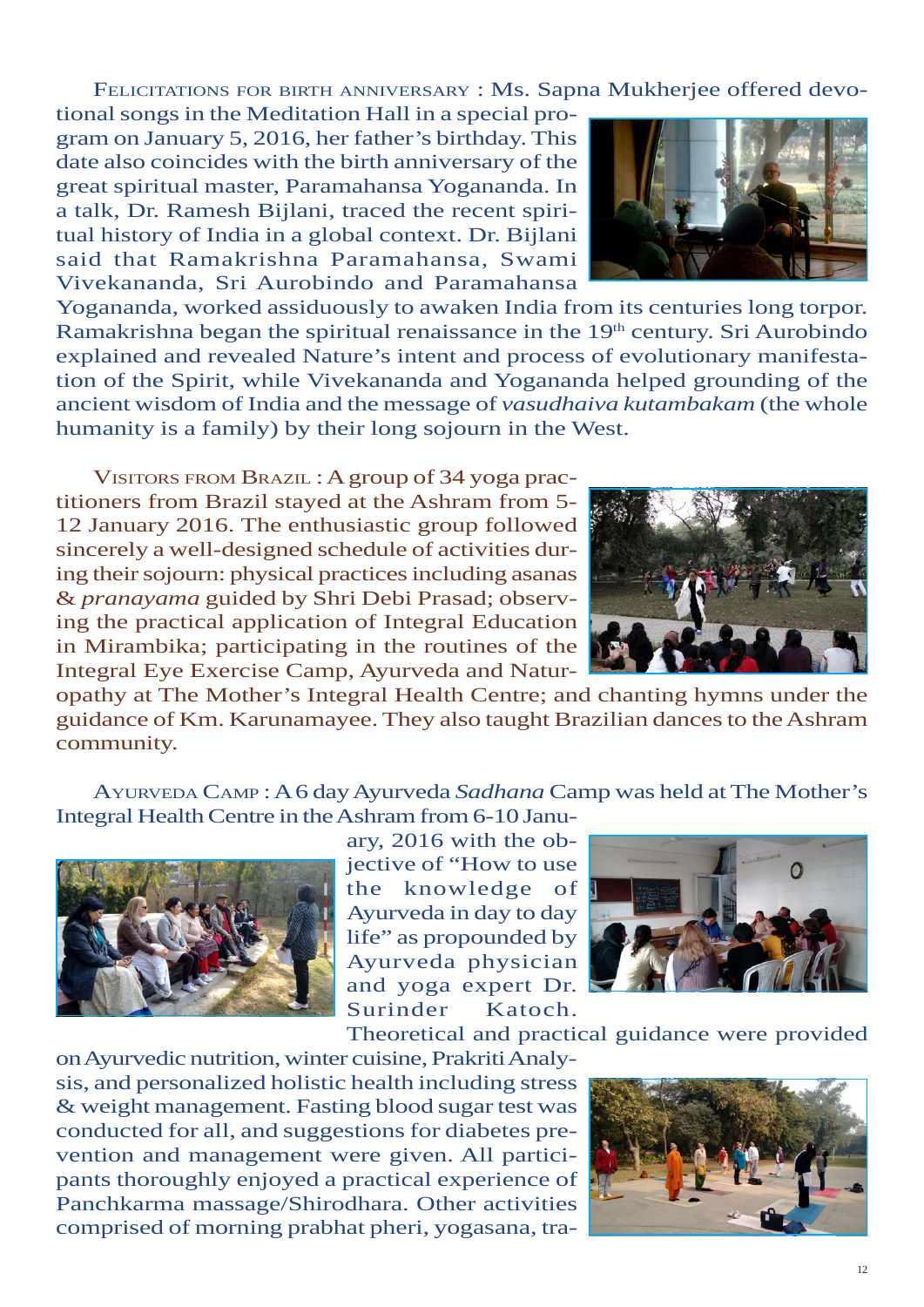

ditional Indian games, and havan with chanting of Sanskrit slokas. Participant feedback evinced an appreciation for the benefits and utility of the camp: "In this camp, I learn how to live in a right way" (S.M.); "A really VALUABLE, ENLIGHTENING & LIFE-ENRICHING experience" (A.K.); "Many myths about diet were cleared up" (A.S.); "This

Ayurvedic Camp is a thorough treatment for a person" (M.)

ADVENTURE CAMP AT KECHLA FOR HYDERABAD SCHOOL : A group of 53 students

of class VI to VIII and 5 teacher/escorts of Sri Aurobindo International School of Hyderabad attended a Personality Development & Adventure



Camp at Kechla, Odisha, from January 8-12, 2016. Activities included morning keep-fit exercises, trekking, bouldering,



rappelling, river-crossing technique, learning

eyecare routines, swimming in the Kolab River Reservoir, playing games with students of Auro-Mira Vidya Mandir

(AMVM) of Kechla, learning folk dances from England, USA, Canada, Israel, and Turkey, medi-



tation, talks on Health, etc. Participants' comments include: "We learned to be independent" (M.A., F12); "I enjoyed this trip a lot by doing adventure activities like trekking, rappeling, bouldering, boating, bathing in reservoir", (A.P, F11); "I enjoyed the honey purification treatment" (K.L.R., F63, teacher); "half hour for eye treatment.. honey in the eyes and palming and playing ball and eye exercies" (R.D., F12); "Enjoyed learning various folk dances within a short span of time" (S., F28, teacher); "Overall the trip was awe-

some and I enjoyed a lot" (C.P.A., F11); "I thank my school for giving me opportunity for coming to Kechla" (K.S., M12)

LECTURE ON *ADVAIT VEDANT* : Shri Prashant, an alumnus of IIT-Delhi and IIM-Ahmedabad, and founder of the Advait-Prashant Foundation, delivered a talk, *The false is truer than the Truth: Advait Vedant retold*, in the Meditation Hall on 9 January 2016. He exhorted that instead of rejecting the world as 'falsehood' or *maya*, one should engage with it, and immerse in it to discover its Truth as a divine manifestation.

Note: Pictures can be viewed up to 200% size for finer detail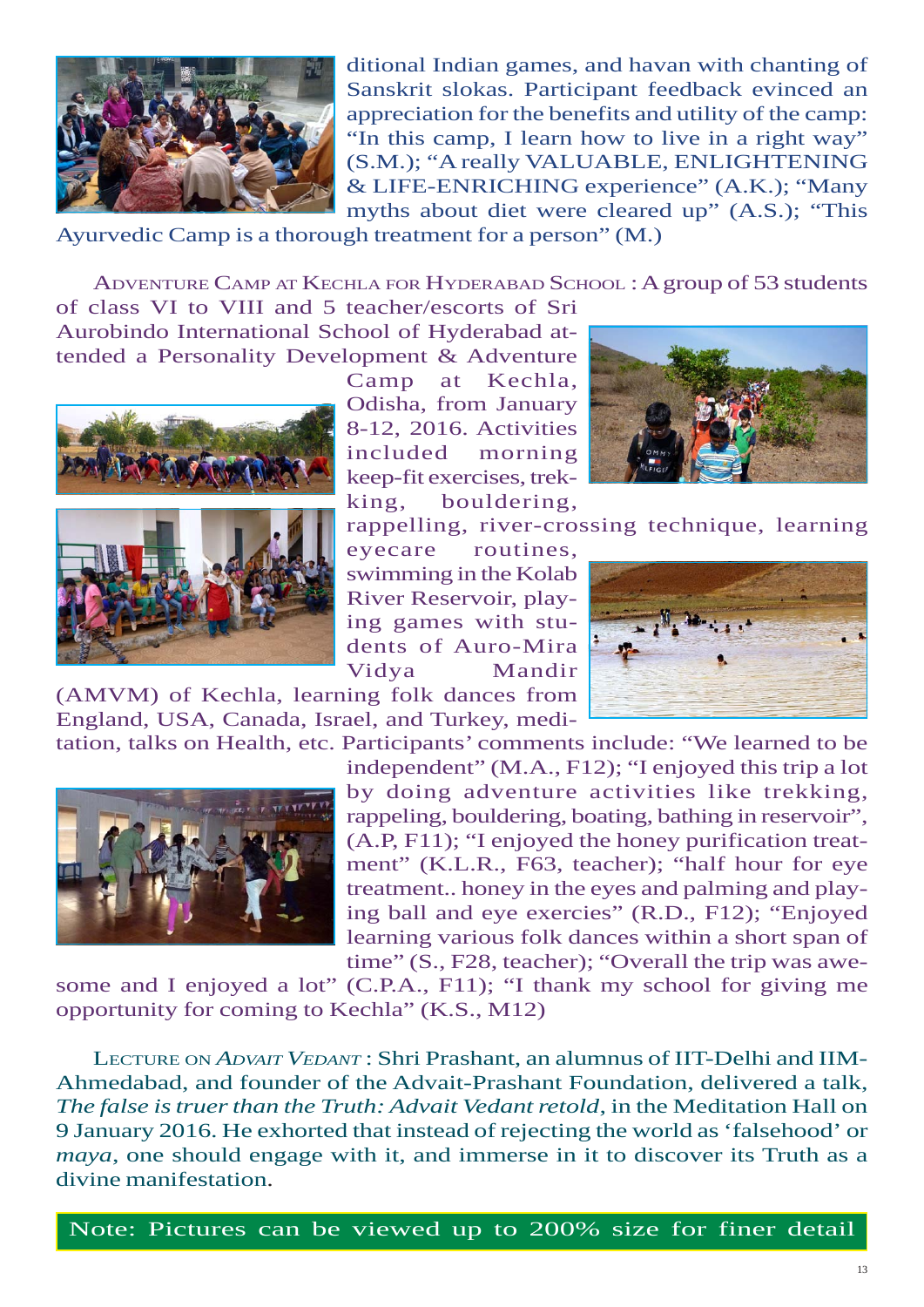## THE IDEAL OF HUMAN UNITY

CHAPTER XXVI THE NEED OF ADMINISTRATIVE UNITY

In almost all current ideas of the first step towards international organisation, it is taken for granted that the nations will continue to enjoy their separate existence and liberties and will only leave to international action the prevention of war, the regulation of dangerous disputes, the power of settling great international questions which they cannot settle by ordinary means. It is impossible that the development should stop there; this first step would necessarily lead to others which could travel only in one direction. Whatever authority were established, if it is to be a true authority in any degree and not a mere concert for palaver, would find itself called upon to act more and more frequently and to assume always increasing powers. To avoid preventible disturbance and friction, to avert hereafter the recurrence of troubles and disasters which in the beginning the first limitations of its powers had debarred the new authority from averting by a timely intervention before they came to a head, to bring about a coordination of activities for common ends, would be the principal motives impelling humanity to advance from a looser to a closer union, from a voluntary selfsubordination in great and exceptional matters to an obligatory subordination in most matters. The desire of powerful nations to use it for their own purposes, the utility for weaker nations of appealing to it for the protection of their interests, the shock of actual or threatened internal disturbances and revolutions would all help to give the international authority greater power and provide occasions for extending its normal action. Science, thought and religion, the three great forces which in modern times tend increasingly to override national distinctions and point the race towards unity of life and spirit, would become more impatient of national barriers, hostilities and divisions and lend their powerful influence to the change. The great struggle between Capital and Labour might become rapidly world-wide, arrive at such an international organisation as would precipitate the inevitable step or even present the actual crisis which would bring about the transformation.

Our supposition for the moment is that a well-unified World-State with the nations for its provinces would be the final outcome. At first taking up the regulation of international disputes and of economic treaties and relations, the international authority would start as an arbiter and an occasional executive power and change by degrees into a legislative body and a standing executive power. Its legislation would be absolutely necessary in international matters, if fresh convulsions are to be avoided; for it is idle to suppose that any international arrangement, any ordering of the world arrived at after the close of a great war and upheaval could be permanent and definitive. Injustice, inequalities, abnormalities, causes of quarrel or dissatisfaction would remain in the relations of nation with nation, continent with continent which would lead to fresh hostilities and explosions. As these are prevented in the nation-State by the legislative authority which constantly modifies the existing system of things in conformity with new ideas, interests, forces and necessities, so it would have to be in the developing World-State. This legislative power, as it developed, extended, regularised its action, powers and processes, would become more complex and would be bound to interfere at many points and override or substitute its own for the separate national action. That would imply the growth also of its executive power and the development of an international executive organisation. At first it might confine itself to the most important ques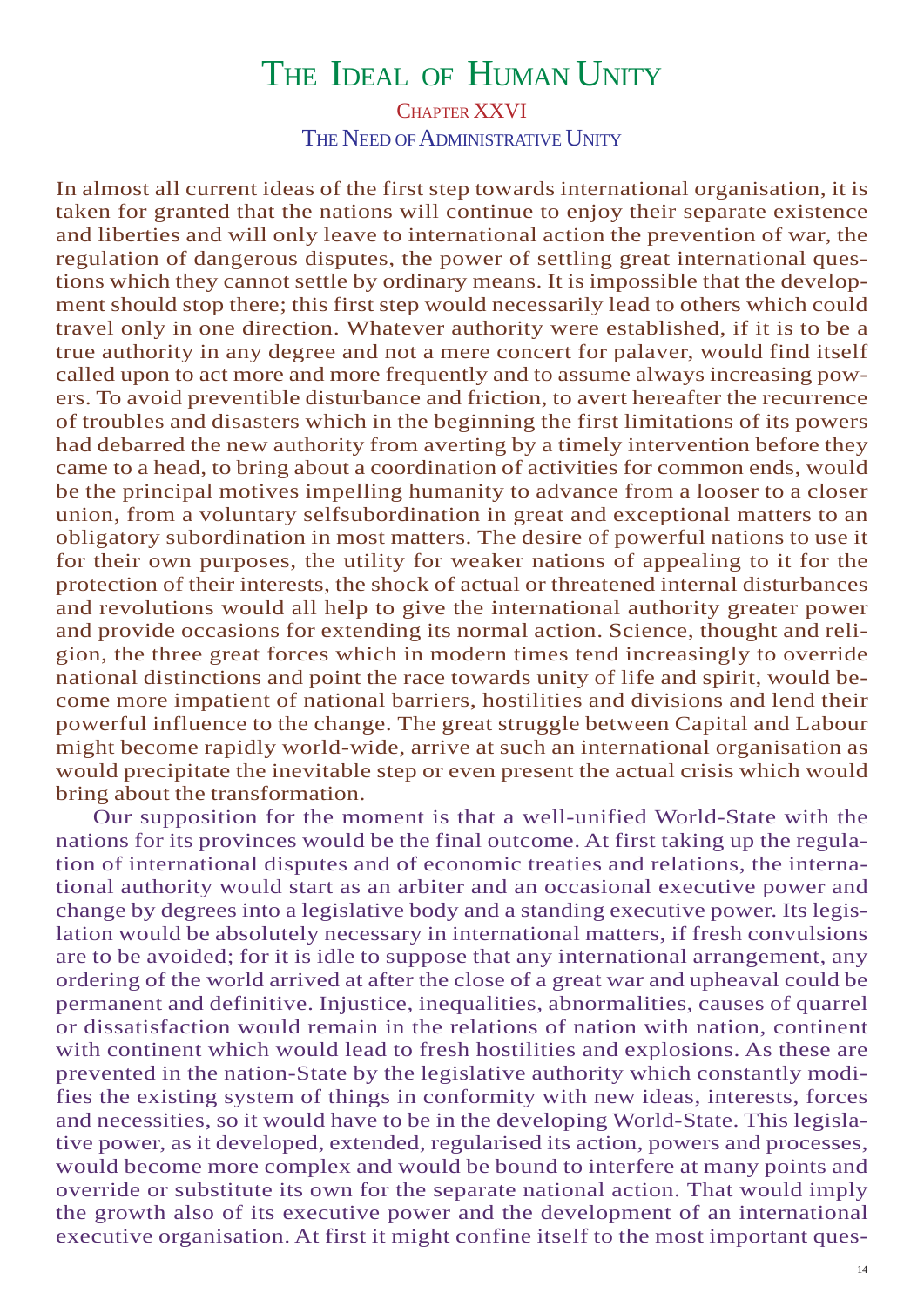tions and affairs which obviously demanded its control; but it would tend increasingly to stretch its hand to all or most matters that could be viewed as having an international effect and importance. Before long it would invade and occupy even those fields in which the nations are now jealous of their own rights and power. And eventually it would permeate the whole system of the national life and subject it to international control in the interests of the better coordination of the united life, culture, science, organisation, education, efficiency of the human race. It would reduce the now free and separate nations first to the position of the States of the American union or the German empire and eventually perhaps to that of geographical provinces or departments of the single nation of mankind.

The present obstacle to any such extreme consummation is the still strong principle of nationalism, the sense of group separateness, the instinct of collective independence, its pride, its pleasure in itself, its various sources of egoistic selfsatisfaction, its insistence on the subordination of the human idea to the national idea. But we are supposing that the new-born idea of internationalism will grow apace, subject to itself the past idea and temper of nationalism, become dominant and take possession of the humanmind. As the larger nation-group has subordinated to itself and tended to absorb all smaller clan, tribal and regional groups, as the larger empire-group now tends to subordinate and might, if allowed to develop, eventually absorb the smaller nation-groups, we are supposing that the complete human group of united mankind will subordinate to itself in the same way and eventually absorb all smaller groups of separated humanity. It is only by a growth of the international idea, the idea of a single humanity, that nationalism can disappear, if the old natural device of an external unification by conquest or other compulsive force continues to be no longer possible; for the methods of war have become too disastrous and no single empire as the means and the strength to overcome, whether rapidly or in the gradual Roman way, the rest of the world. Undoubtedly, nationalism is a more powerful obstacle to farther unification than was the separativeness of the old pettier and less firmly selfconscious groupings which preceded the developed nation-State. It is still the most powerful sentiment in the collective human mind, still gives an indestructible vitality to the nation and is apt to reappear even where it seemed to have been abolished. But we cannot argue safely from the present balance of tendencies in the beginning of a great era of transitions. Already there are at work not only ideas but forces, all the more powerful for being forces of the future and not established powers of the present,which may succeed in subordinating nationalism to themselves far earlier than we can at present conceive.

If the principle of the World-State is carried to its logical conclusion and to its extreme consequences, the result will be a process analogous in principle, with whatever necessary differences in the manner or form or extent of execution, to that by which in the building of the nation-State the central government, first as a monarchy, then as a democratic assembly and executive, gathered up the whole administration of the national life. There will be a centralisation of all control, military and police, administrative, judicial, legislative, economic, social and cultural in the one international authority. The spirit of the centralisation will be a strong unitarian idea and the principle of uniformity enforced for the greatest practical convenience and the result a rationalised mechanism of human life and activities throughout the world with justice, universal well-being, economy of effort and scientific efficiency as its principal objects. Instead of the individual activities of nation-groups each working for itself with the maximum of friction and waste and conflict, there will be an effort at coordination such as we now see in a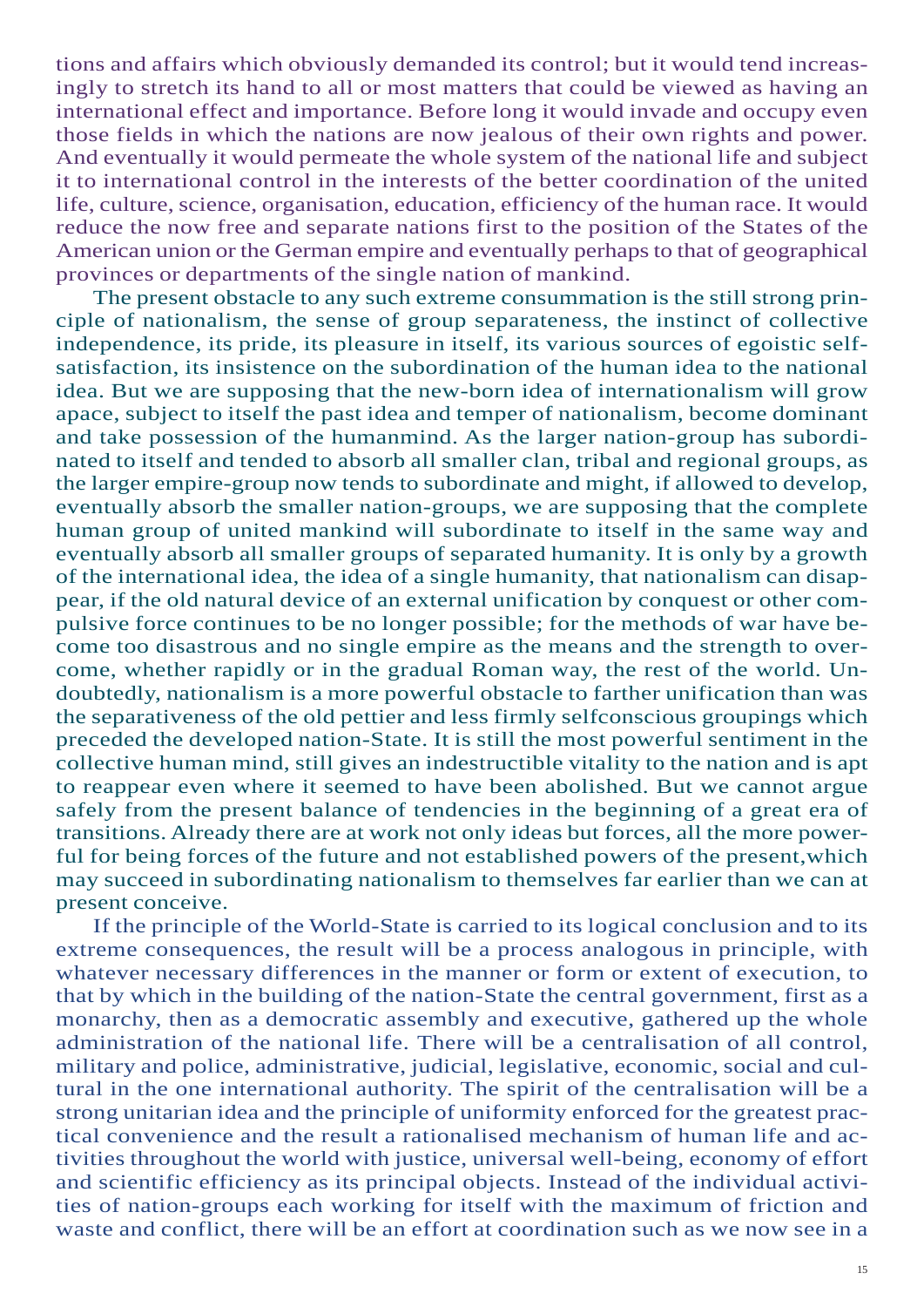well-organised modern State, of which the complete idea is a thoroughgoing State socialism, nowhere yet realised indeed, but rapidly coming into existence.<sup> $I$ </sup> If we glance briefly at each department of the communal activity, we shall see that this development is inevitable.

We have seen already that all military power—and in the World-State that would mean an international armed police—must be concentrated in the hands of one common authority; otherwise the State cannot endure. A certain concentration of the final power of decision in economic matters would be also in time inevitable. And in the end this supremacy could not stop short of a complete control. For the economic life of the world is becoming more and more one and indivisible; but the present state of international relations is an anomalous condition of opposite principles partly in conflict, partly accommodated to each other as best they can be, but the best is bad and harmful to the common interest. On the one side, there is the underlying unity which makes each nation commercially dependent on all the rest. On the other there is the spirit of national jealousy, egoism and sense of separate existence which makes each nation attempt at once to assert its industrial independence and at the same time reach out for a hold of its outgoing commercial activities upon foreign markets. The interaction of these two principles is regulated at present partly by the permitted working of natural forces, partly by tacit practice and understanding, partly by systems of tariff protection, bounties, State aid of one kind or another on the one hand and commercial treaties and agreements on the other. Inevitably, as theWorld-State grew, this would be felt to be an anomaly, a wasteful and uneconomical process. An efficient international authority would be compelled more and more to intervene and modify the free arrangements of nation with nation. The commercial interests of humanity at large would be given the first place; the independent proclivities and commercial ambitions or jealousies of this or that nation would be compelled to subordinate themselves to the human good. The ideal of mutual exploitation would be replaced by the ideal of a fit and proper share in the united economic life of the race. Especially, as socialism advanced and began to regulate the whole economic existence of separate countries, the same principle would gain ground in the international field and in the end the World-State would be called upon to take up into its hands the right ordering of the industrial production and distribution of the world. Each country might be allowed for a time to produce its own absolute necessities: but in the end it would probably be felt that this was no more necessary than for Wales or Scotland to produce all its own necessities independently of the rest of the British Isles or for one province of India to be an economic unit independent of the rest of the country. Each would produce and distribute only what it could to the best advantage, most naturally, most efficiently and most economically, for the common need and demand of mankind in which its own would be inseparably included. It would do this according to a system settled by the common will of mankind through its State government and under a method made uniform in its principles, however variable in local detail, so as to secure the simplest, smoothest and most rational working of a necessarily complicated machinery.

The administration of the general order of society is a less pressing matter of concern than it was to the nation-States in their period of formation, because those were times when the element of order had almost to be created and violence, crime

<sup>&</sup>lt;sup>1</sup> Since this was written, this coming into existence has become much more rapid and thoroughgoing in three at least of the greatest nations and a more hesitating and less clearly self-conscious imitation of it is in evidence in smaller countries.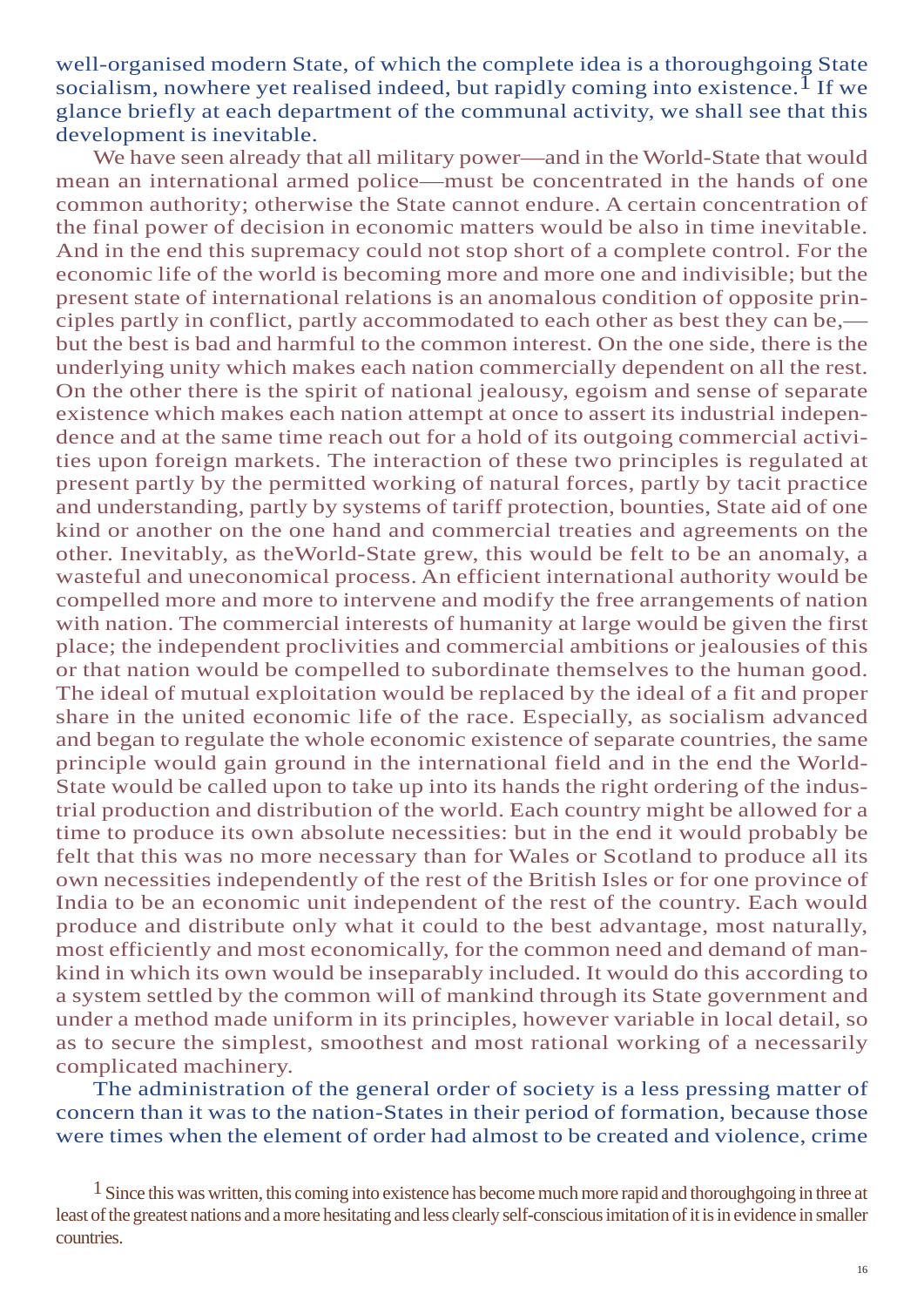and revolt were both more easy and more a natural and general propensity of mankind. At the present day, not only are societies tolerably well-organised in this respect and equipped with the absolutely necessary agreements between country and country, but by an elaborate system of national, regional and municipal governments linked up by an increasingly rapid power of communication the State can regulate parts of the order of life with which the cruder governments of old were quite unable to deal with any full effect. In the World-State, it may be thought, each country may be left to its own free action in matters of its internal order and, indeed, of all its separate political, social and cultural life. But even here it is probable that the World-State would demand a greater centralisation and uniformity than we can now easily imagine.

In the matter, for instance, of the continual struggle of society with the still ineradicable element of crime which it generates in its own bosom, the crudity of the present system is sure to be recognised and a serious attempt made to deal with it in a very radical manner. The first necessity would be the close observation and supervision of the great mass of constantly re-created corrupt human material in which the bacillus of crime finds its natural breeding-ground. This is at present done very crudely and imperfectly and, for the most part, after the event of actual crime by the separate police of each nation with extradition treaties and informal mutual aid as a device against evasion by place-shift. The World-State would insist on an international as well as a local supervision, not only to dealwith the phenomenon of what may be called international crime and disorder which is likely to increase largely under future conditions, but for the more important object of the prevention of crime.

For the second necessity it would feel would be the need to deal with crime at its roots and in its inception. It may attempt this, first, by a more enlightened method of education and moral and temperamental training which would render the growth of criminal propensities more difficult; secondly, by scientific or eugenic methods of observation, treatment, isolation, perhaps sterilisation of corrupt human material; thirdly, by a humane and enlightened gaol system and penological method which would have for its aim not the punishment but the reform of the incipient and the formed criminal. It would insist on a certain uniformity of principle so that there might not be countries that would persevere in backward and old-world or inferior or erratic systems and so defeat the general object. For this end centralisation of control would be necessary or at least strongly advisable. So too with the judicial method. The present system is still considered as enlightened and civilised, and it is so comparatively with the mediaeval methods; but a time will surely come when it will be condemned as grotesque, inefficient, irrational and in many of its principal features semi-barbaric, a half-conversion at most of the more confused and arbitrary methods of an earlier state of social thought and feeling and social life. With the development of a more rational system, the preservation of the old juridical and judicial principles andmethods in any part of the world would be felt to be intolerable and the World-State would be led to standardise the new principles and the new methods by a common legislation and probably a general centralised control.

In all these matters, it might be admitted, uniformity and centralisation would be beneficial and to some extent inevitable; no jealousy of national separateness and independence could be allowed under such conditions to interfere with the common good of humanity. But at least in the choice of their political system and in other spheres of their social life the nations might well be left to follow their own ideals and propensities and to be healthily and naturally free. It may even be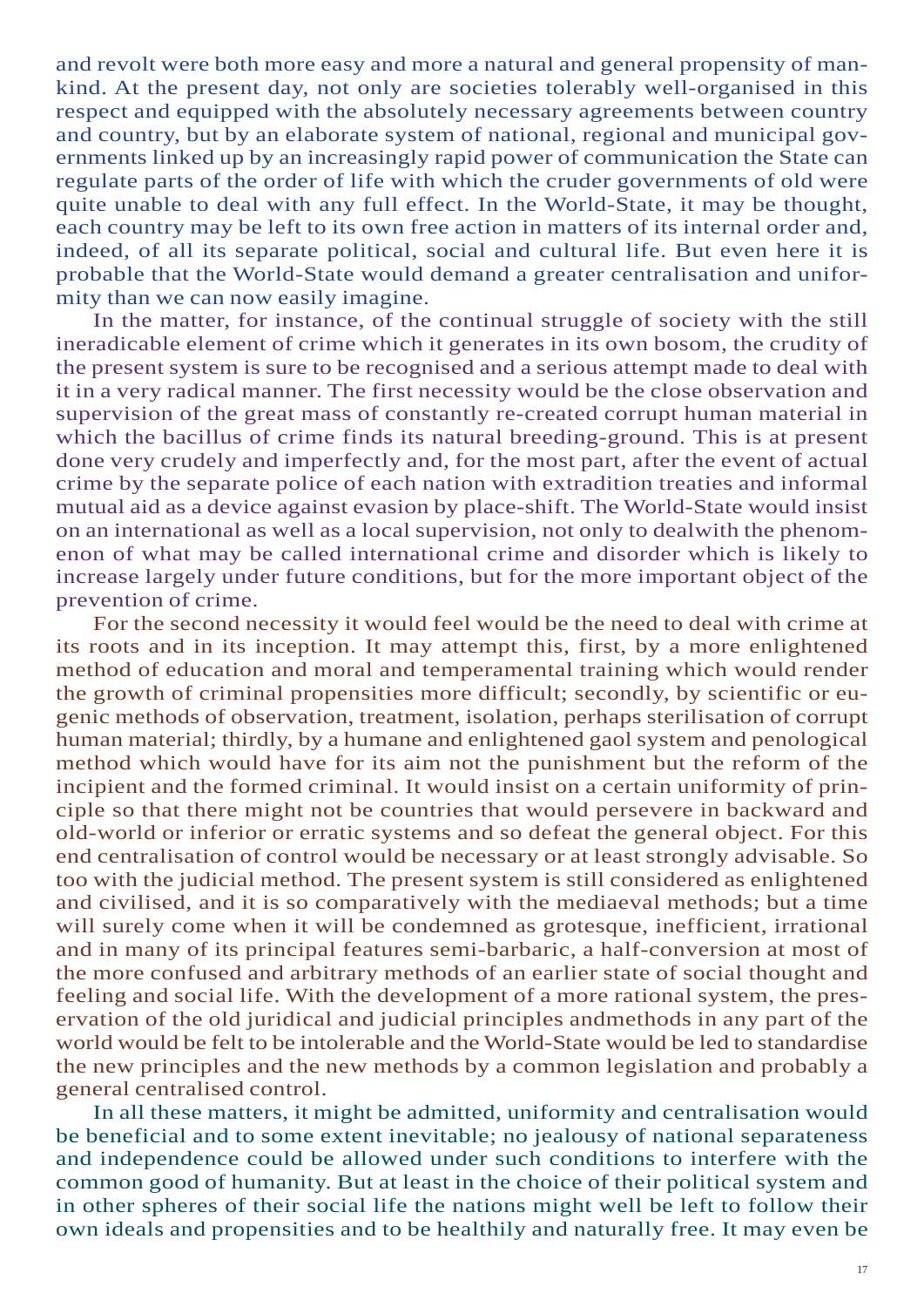said that the nations would never tolerate any serious interference in these matters and that the attempt to use the World-State for such a purpose would be fatal to its existence. But, as a matter of fact, the principle of political non-interference is likely to be much less admitted in the future than it has been in the past or is at present. Always in times of great and passionate struggle between conflicting political ideas,—between oligarchy and democracy in ancient Greece, between the old regime and the ideas of the French Revolution in modern Europe,—the principle of political non-interference has gone to the wall. But now we see another phenomenon—the opposite principle of interference slowly erecting itself into a conscious rule of international life.

There is more and more possible an intervention like the American interference in Cuba, not on avowed grounds of national interest, but ostensibly on behalf of liberty, constitutionalism and democracy or of an opposite social and political principle, on international grounds therefore and practically in the force of this idea that the internal arrangements of a country concern, under certain conditions of disorder or insufficiency, not only itself, but its neighbours and humanity at large. A similar principle was put forward by the Allies in regard to Greece during the war. It was applied to one of the most powerful nations of the world in the refusal of the Allies to treat with Germany or, practically, to re-admit it into the comity of nations unless it set aside its existing political system and principles and adopted the forms of modern democracy, dismissing all remnant of absolutist rule.<sup>2</sup>

This idea of the common interest of the race in the internal affairs of a nation is bound to increase as the life of humanity becomes more unified. The great political question of the future is likely to be the challenge of Socialism, the full evolution of the omnipotent and omnipresent social State. And if Socialism triumphs in the leading nations of the world, it will inevitably seek to impose its rule everywhere not only by indirect pressure, but even by direct interference in what it would consider backward countries. An international authority, Parliamentary or other, in which it commanded the majority or the chief influence, would be too ready a means to be neglected. Moreover, a World-State would probably no more find it possible to tolerate the continuance of certain nations as capitalist societies, itself being socialistic in major part, than a capitalist—or socialist—Great Britain would tolerate a socialist—or capitalist—Scotland or Wales. On the other hand, if all nations become socialistic in form, it would be natural enough for the World-State to coordinate all these separate socialisms into one great system of human life. But Socialism pursued to its full development means the destruction of the distinction between political and social activities; it means the socialisation of the common life and its subjection in all its parts to its own organised government and administration. Nothing small or great escapes its purview. Birth and marriage, labour and amusement and rest, education, culture, training of physique and character, the socialistic sense leaves nothing outside its scope and its busy intolerant control. Therefore, granting an international Socialism, neither the politics nor the social life of the separate peoples is likely to escape the centralised control of the World-State.<sup>3</sup>

<sup>2</sup> The hardly disguised intervention of the Fascist Powers in Spain to combat and beat down the democratic Government of the country is a striking example of a tendency likely to increase in the future. Since then there has been the interference in an opposite sense with the Franco regime in the same country and the pressure put upon it, however incomplete and wavering, to change its method and principle.

3 This aspect of Socialism in action has received a striking confirmation in the trend to total governmental control in Germany and Italy. The strife between national (Fascist) Socialism and pureMarxist Socialism could not have been foreseen at the time ofwriting; but whichever form prevails, there is an identical principle.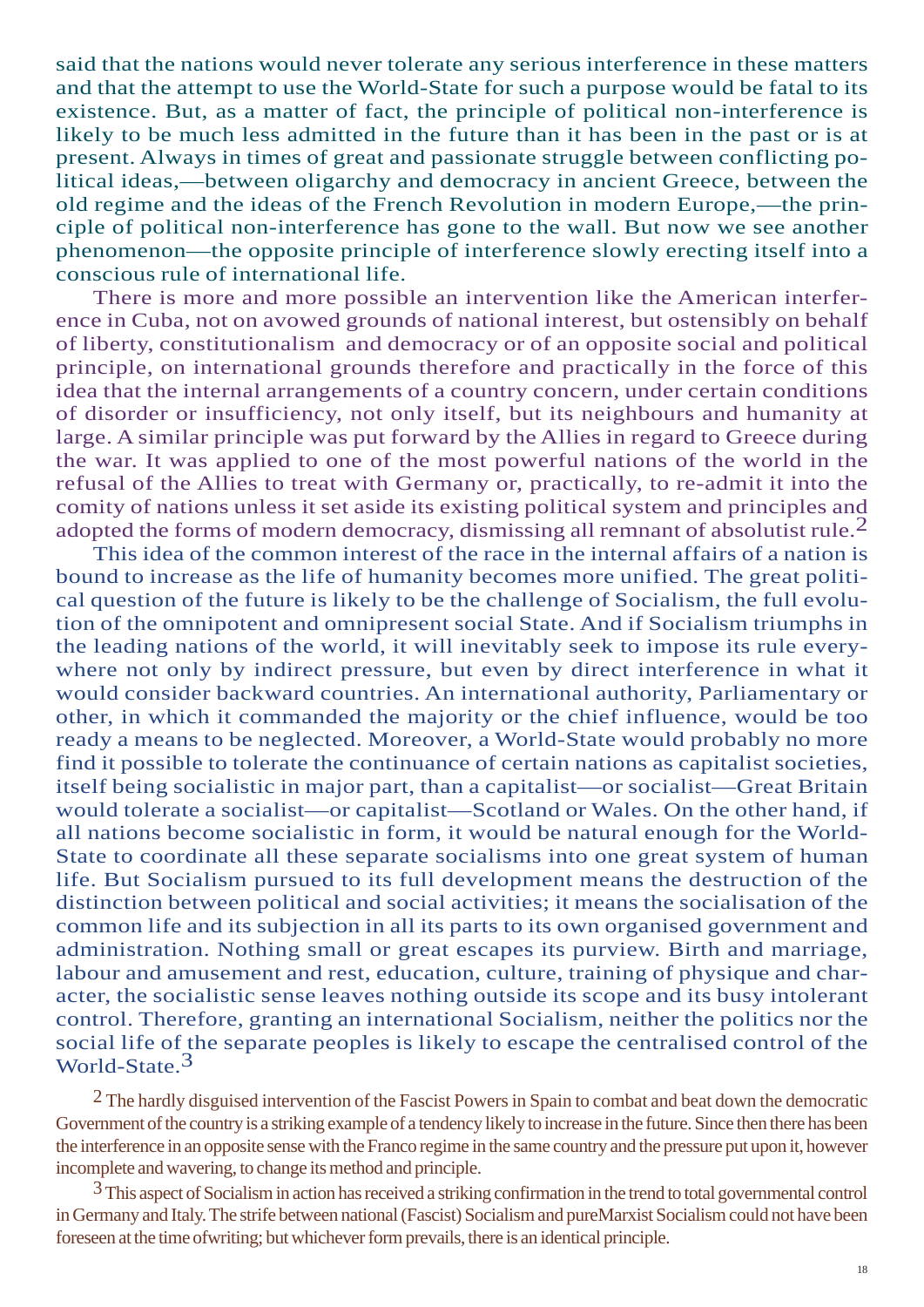Such a world-system is remote indeed from our present conceptions and established habits of life, but these conceptions and habits are already subjected at their roots to powerful forces of change. Uniformity is becoming more and more the law of the world; it is becoming more and more difficult, in spite of sentiment and in spite of conscious efforts of conservation and revival, for local individualities to survive. But the triumph of uniformity would naturally make for centralisation; the radical incentive to separateness would disappear. And centralisation once accomplished would in its turn make for a more complete uniformity. Such decentralisation as might be indispensable in a uniform humanity would be needed for convenience of administration, not on the ground of true separative variations. Once the national sentiment has gone under before a dominant internationalism, large questions of culture and race would be the only grounds left for the preservation of a strong though subordinate principle of separation in the World-State. But difference of culture is quite as much threatened today as any other more outward principle of group variation. The differences between the European nations are simply minor variations of a common occidental culture. And now that Science, that great power for uniformity of thought and life and method, is becoming more and more the greater part and threatens to become the whole of culture and life, the importance of these variations is likely to decrease. The only radical difference that still exists is between the mind of the Occident and the mind of the Orient. But here too Asia is undergoing the shock of Europeanism and Europe is beginning to feel, however slightly, the reflux of Asiaticism. A common world-culture is the most probable outcome. The valid objection to centralisationwill then be greatly diminished in force, if not removed altogether. Racesense is perhaps a stronger obstacle because it is more irrational; but this too may be removed by the closer intellectual, cultural and physical intercourse which is inevitable in the not distant future.

The dream of the cosmopolitan socialist thinker may therefore be realised after all. And given the powerful continuance of the present trend of world-forces, it is in a way inevitable. Even what seems now most a chimera, a common language, may become a reality. For a State naturally tends to establish one language as the instrument of all its public affairs, its thought, its literature; the rest sink into patois, dialects, provincial tongues, like Welsh in Great Britain or Breton and Proven¸cal in France; exceptions like Switzerland are few, hardly more than one or two in number, and are preserved only by unusually favourable conditions. It is difficult indeed to suppose that languages with powerful literatures spoken by millions of cultured men will allow themselves to be put into a quite secondary position, much less snuffed out by any old or new speech of man. But it cannot be quite certainly said that scientific reason, taking possession of the mind of the race and thrusting aside separative sentiment as a barbaric anachronism, may not accomplish one day even this psychological miracle. In any case, variety of language need be no insuperable obstacle to uniformity of culture, to uniformity of education, life and organisation or to a regulating scientific machinery applied to all departments of life and settled for the common good by the united will and intelligence of the human race. For that would be what a World-State, such as we have imagined, would stand for, its meaning, its justification, its human object. It is likely indeed that this and nothing less would come in the end to be regarded as the full justification of its existence.

– *Sri Aurobindo*